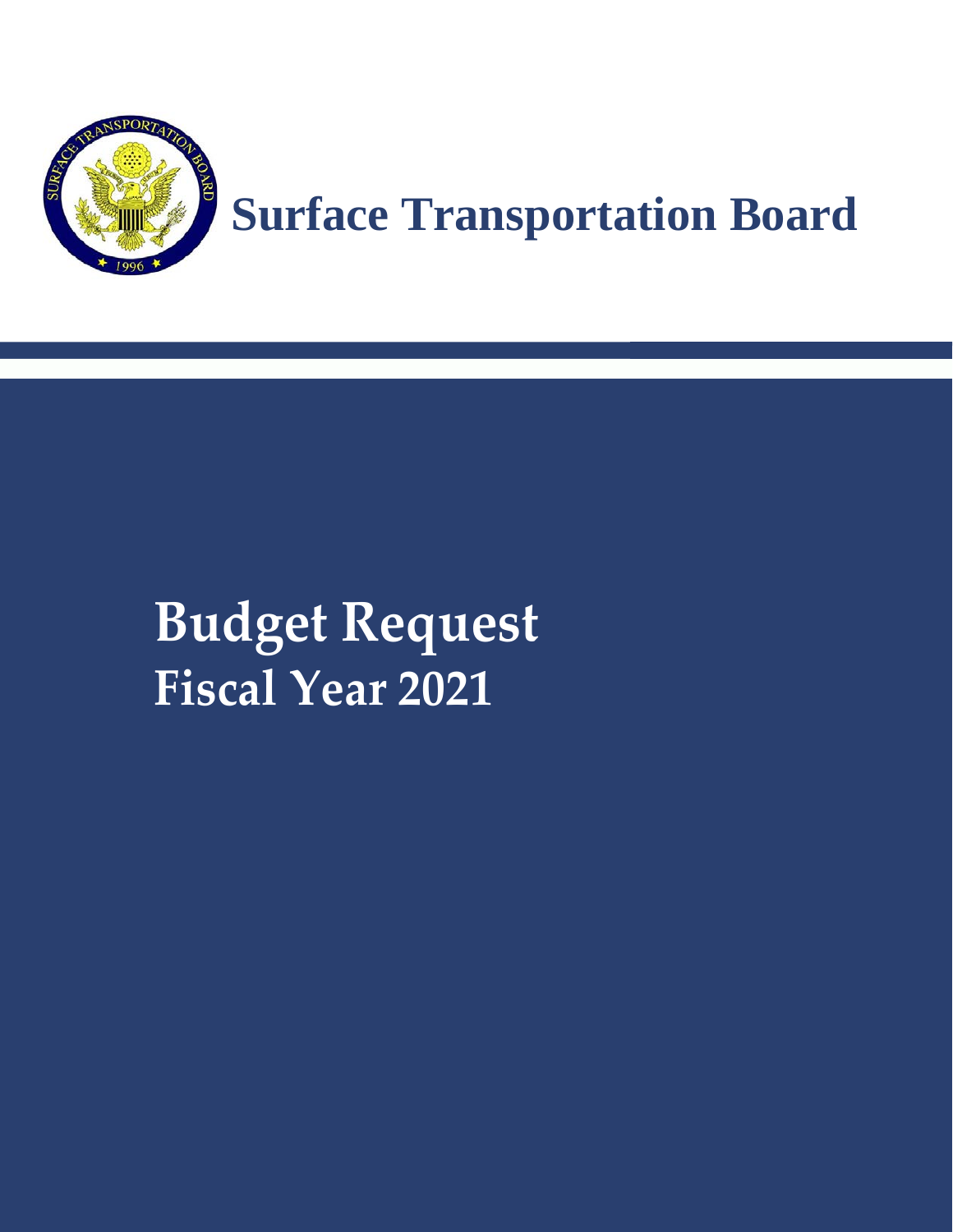# <span id="page-1-0"></span>**Table of Contents**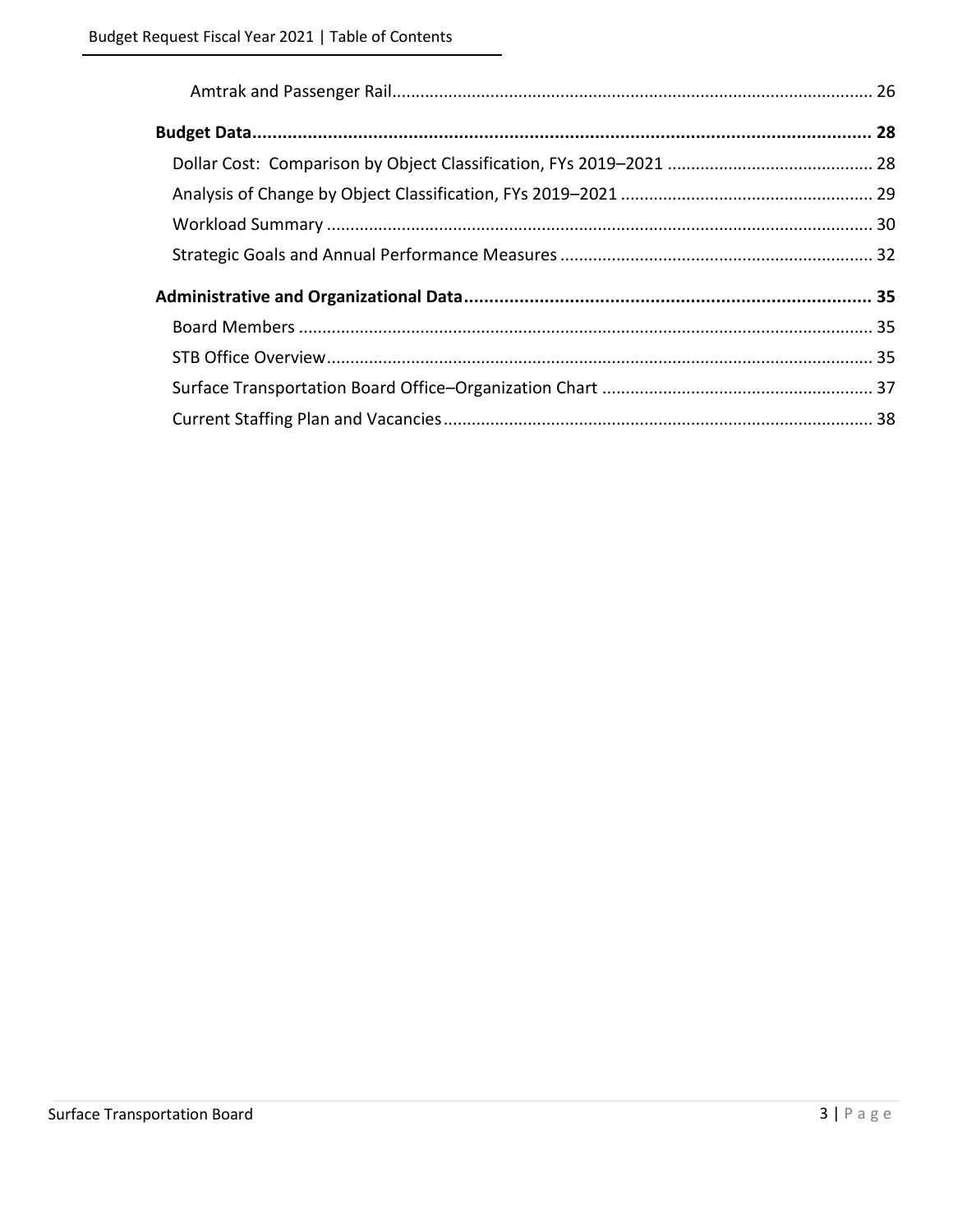# <span id="page-3-0"></span>**Introduction**

### <span id="page-3-1"></span>**Mission**

The Surface Transportation Board (STB, Board, or agency) exercises its statutory authority and resolves disputes in support of an efficient, competitive, and economically viable surface transportation network that meets the needs of its users.

# <span id="page-3-2"></span>**Responsibilities**

The STB is primarily charged with the economic oversight of the nation's freight rail system. The bipartisan Board was established in 1996 as the successor to the Interstate Commerce Commission. The Board was administratively aligned with the Department of Transportation (DOT) until enactment of the Surface Transportation Board Reauthorization Act of 2015 (STB Reauthorization Act), Public Law No. 114-110, which established the Board as a fully independent agency on December 18, 2015.

The economics of freight rail regulation impact the national transportation network and are important to our nation's economy. For this reason, Congress gave the STB sole jurisdiction over rail mergers and consolidations, exempting STB-approved transactions from federal antitrust laws and state and municipal laws. The Board also has exclusive authority to determine whether certain railroad rates and practices are reasonable. The Board has regulatory jurisdiction over, among other things, railroad rate reasonableness, mergers, line acquisitions, new rail line construction, and abandonments of existing rail lines.

While a majority of the Board's work involves freight railroads, the STB also performs certain oversight of passenger rail matters, the intercity bus industry, non-energy pipelines, household goods carriers' tariffs, and rate regulation of non-contiguous domestic water transportation (marine freight shipping involving the mainland United States, Hawaii, Alaska, Puerto Rico, and other U.S. territories and possessions).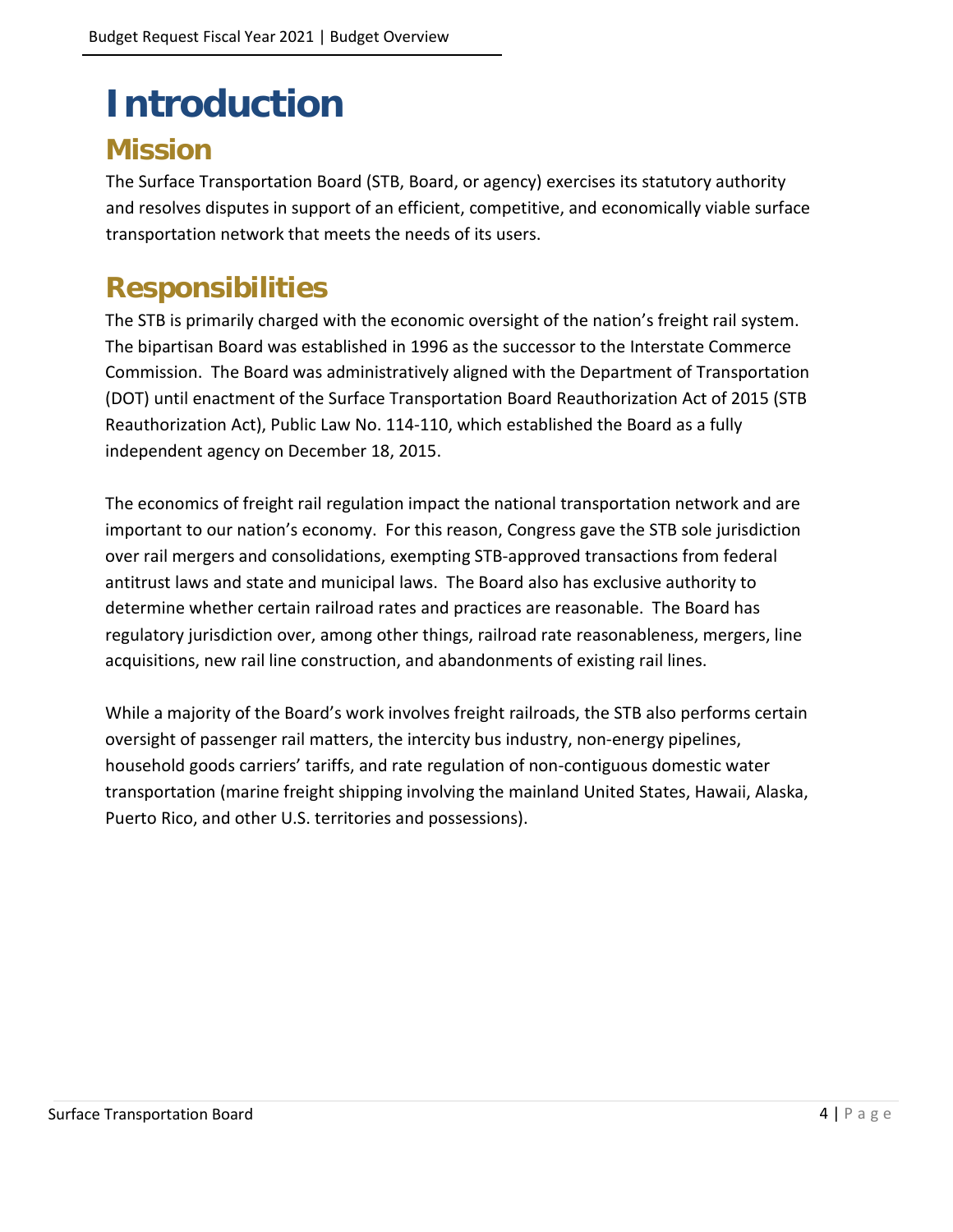# <span id="page-4-0"></span>**FY 2021 Budget Overview**

The STB requests \$37.5 million for FY 2021 to carry out its statutory responsibilities and to continue meeting the needs of stakeholders and the public. $1$  This level of funding would permit the Board to sustain the personnel investments made in FYs 2019 and 2020 and to continue to modernize the Board's IT infrastructure and improve its security posture. Further, the request includes the resources necessary to increase efficiencies and modernize the Board's workflow processes and data capabilities.

The Board's funding request is based on a projected staffing level of 142 full-time equivalents (FTE), which is the same level that was requested for FY 2020. The proposed FY 2021 personnel costs would increase by \$1,155 million over the FY 2020 estimate to help offset the costs of the pay adjustment enacted in December 2019 (effective January 2020) and the projected increase in costs for promotions, within-grade increases, and higher benefit costs, while non-personnel expenses would decrease by \$755 thousand. The Board will continue its efforts to hire employees who meet the administration's "People - Developing a Workforce for the 21st Century" priority area as it increases its staffing to the requested FTE level, providing the necessary support to carry out the Board's mission and address vacancies resulting from employee retirements or other separations. The Board's non-personnel budget supports several IT system and infrastructure maintenance and modernization efforts. Funding would also be required to continue improvements to the Board's cybersecurity program. Further, the request supports added research and analytical capabilities to continue to enhance the Board's evidence-based decision-making.

The Board seeks to build on its FY 2020 business process solutions assessments by investing in the tools necessary to improve operational efficiency. This would be done by using analytics tools to transform internal data into graphics that display a far clearer view of trends, outliers, and patterns in the data collected by the Board. The STB would also better utilize its internal data by developing dashboards and tracking systems to leverage valuable information that would assist the Board in performing its economic oversight. In turn, certain data could be integrated into its website, increasing transparency. Analysis of this data would also be useful to increase efficiencies in the acquisition, technology, finance, and human resources areas.

<span id="page-4-1"></span> $1$  The Board initially proposed the same funding level requested in its FY 2020 budget request, which was submitted along with the President's FY 2020 Budget to the Congress. However, due to the unanticipated Federal pay raise enacted in December 2019, the Board requests \$37.5 million to help offset the impact of that pay adjustment.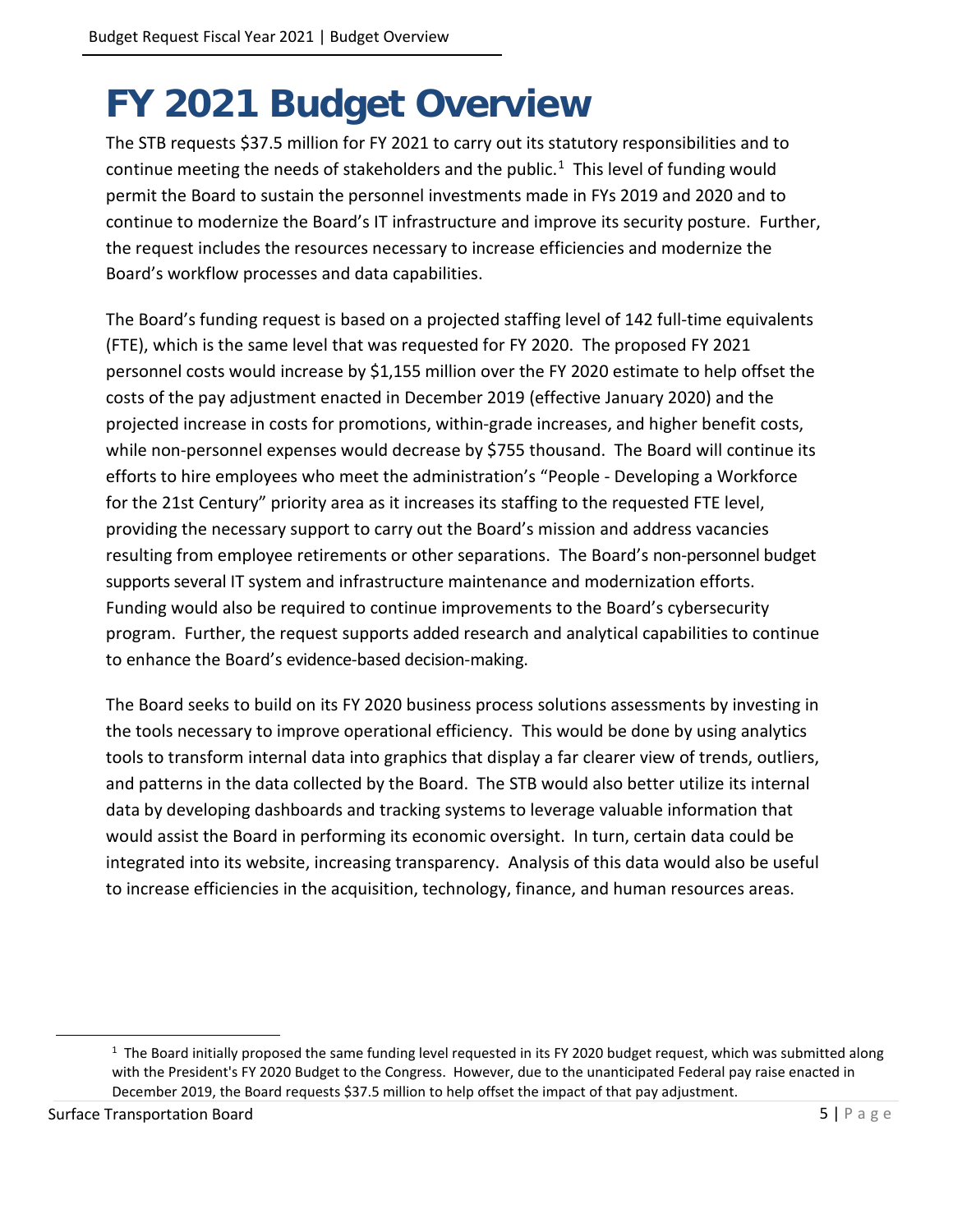### <span id="page-5-0"></span>**Summary of Changes from the FY 2020 Budget Request**

(dollar amounts in thousands)

#### **Personnel Cost Change**

#### **Personnel Costs** +\$1,155

Personnel costs are expected to increase to support the requested staffing level while providing the resources necessary to help offset the pay adjustment enacted in December 2019 (effective January 2020) and the projected increased costs of promotions, within-grade increases, and employee benefits.

#### **Non-Personnel Cost Changes**

The Board's rent and associated obligations in FY 2021 are expected to decrease, reflecting the lower levelized annual rate in the Board's 15-year lease agreement that were not yet in place for FY 2020 budget estimate. The STB expects that costs for security and utilities would continue to decrease as additional tenants occupy the building.

#### **Information Technology +\$1,483**

IT obligations are expected to increase as the Board continues to evaluate and modernize its IT infrastructure and maintain its improved systems and software. The Board would continue to replace outdated technology with useful tools to leverage data as a strategic asset, creating opportunities for enhanced data-based decision-making and increased transparency, with FY 2021 projections reflecting past years' actual expenditures. The increase also reflects the Board's emphasis on cybersecurity, privacy, records management, and evidence-based policymaking initiatives. These funds would also enable the Board to make progress in managing its internal data and making the data more accessible to stakeholders.

#### **Interagency Agreements and Technical Services 1.670**

These obligations are expected to decrease as the Board works to improve organizational efficiencies through IT modernization efforts. The Board would also continue leveraging Sharing Quality Services (SQS) for records management, human resources, and finance through agreements with other federal agencies as the use of SQSs improves the efficiency and effectiveness of mission support.







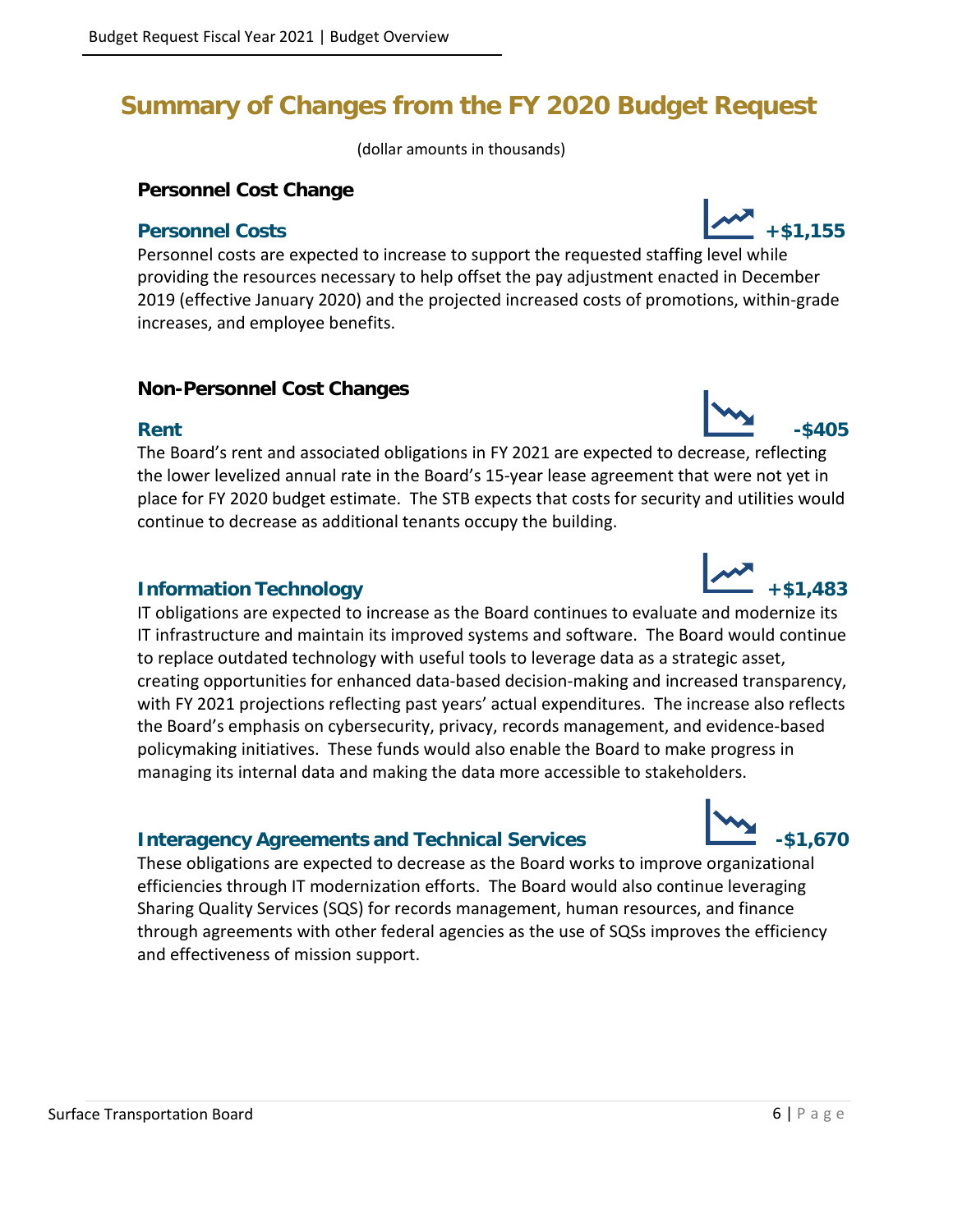#### Travel and Transportation **the example of the set of the set of the set of the set of the set of the set of the set of the set of the set of the set of the set of the set of the set of the set of the set of the set of the**

Travel obligations are expected to remain level to support regulatory reviews, stakeholder engagement, site visits, representation at stakeholder meetings, representation in court, and other travel required to meet the STB's mission.

#### **Training the contract of the contract of the contract of the contract of the contract of the contract of the contract of the contract of the contract of the contract of the contract of the contract of the contract of the**

Training obligations are expected to decrease as the Board utilizes FedTalent and offers more in-house training sessions to advance staff skills, obtain required certifications, and meet professional education requirements for an evolving workforce.

#### **Office Supplies and Subscriptions 4.530 Contract 1.530 Contract 2.530**

Costs for purchases of supplies and reference material for staff are expected to decrease as the Board continues to consolidate subscriptions, rely on electronic media and records management, and centralize supply purchasing.

#### **Miscellaneous Services -\$70**

The cost of miscellaneous services would decrease as most of human resources services have been switched to an SQS provider, and the costs for security investigations and other items that are not captured in another category would decrease as efficiencies are achieved by the use of SQS providers.

#### Working Capital Fund (WCF) + \$12

The Board's share of procurement and property management costs included in the estimated payment to the DOT's WCF is expected to increase as the Board now relies on the WCF for its substance awareness program and continues to rely on the WCF for procurement, property management, and accounting support.

| <b>Net Non-Personnel Cost Changes</b> | -755   |
|---------------------------------------|--------|
| Total Adjustment to Base (\$37,100)   | $+400$ |

### **Total Budget Request 637,500 million and 537,500 million and 537,500 million and 537,500 million and 537,500 million and 537,500 million and 537,500 million and 537,500 million and 537,500 million and 537,500 million and**





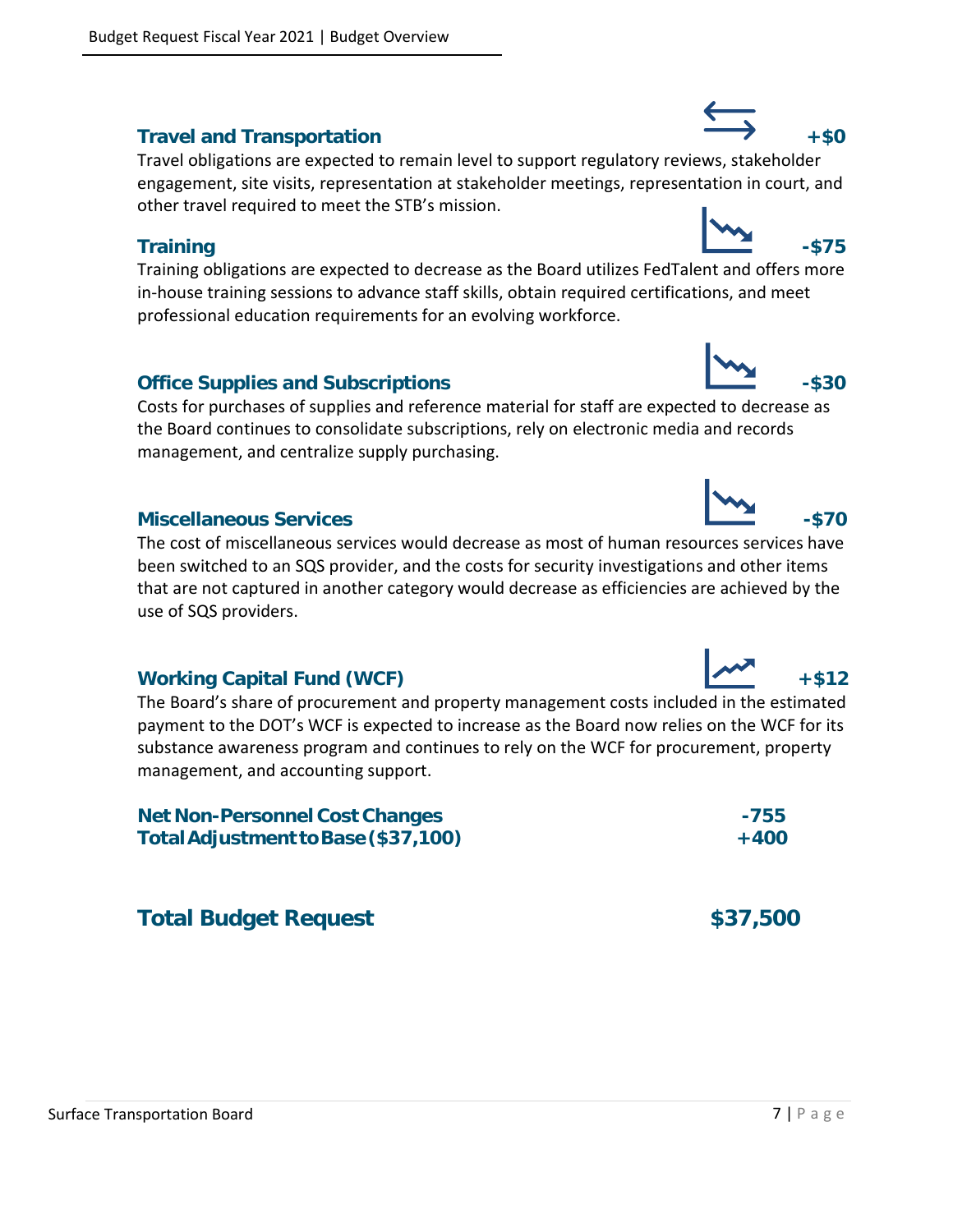# <span id="page-7-0"></span>**Proposed Appropriation Language**

#### **Salaries and Expenses**

For necessary expenses of the Surface Transportation Board, including services authorized by 5 U.S.C. § 3109, \$37,500,000: Provided, that notwithstanding any other provision of law, not to exceed \$1,250,000 from fees established by the Surface Transportation Board shall be credited to this appropriation as offsetting collections and used for necessary and authorized expenses under this heading: Provided further, that the sum herein appropriated from the general fund shall be reduced on a dollar-for-dollar basis as such offsetting collections are received during fiscal year 2021, to result in a final appropriation from the general fund estimated at no more than \$36,250,000.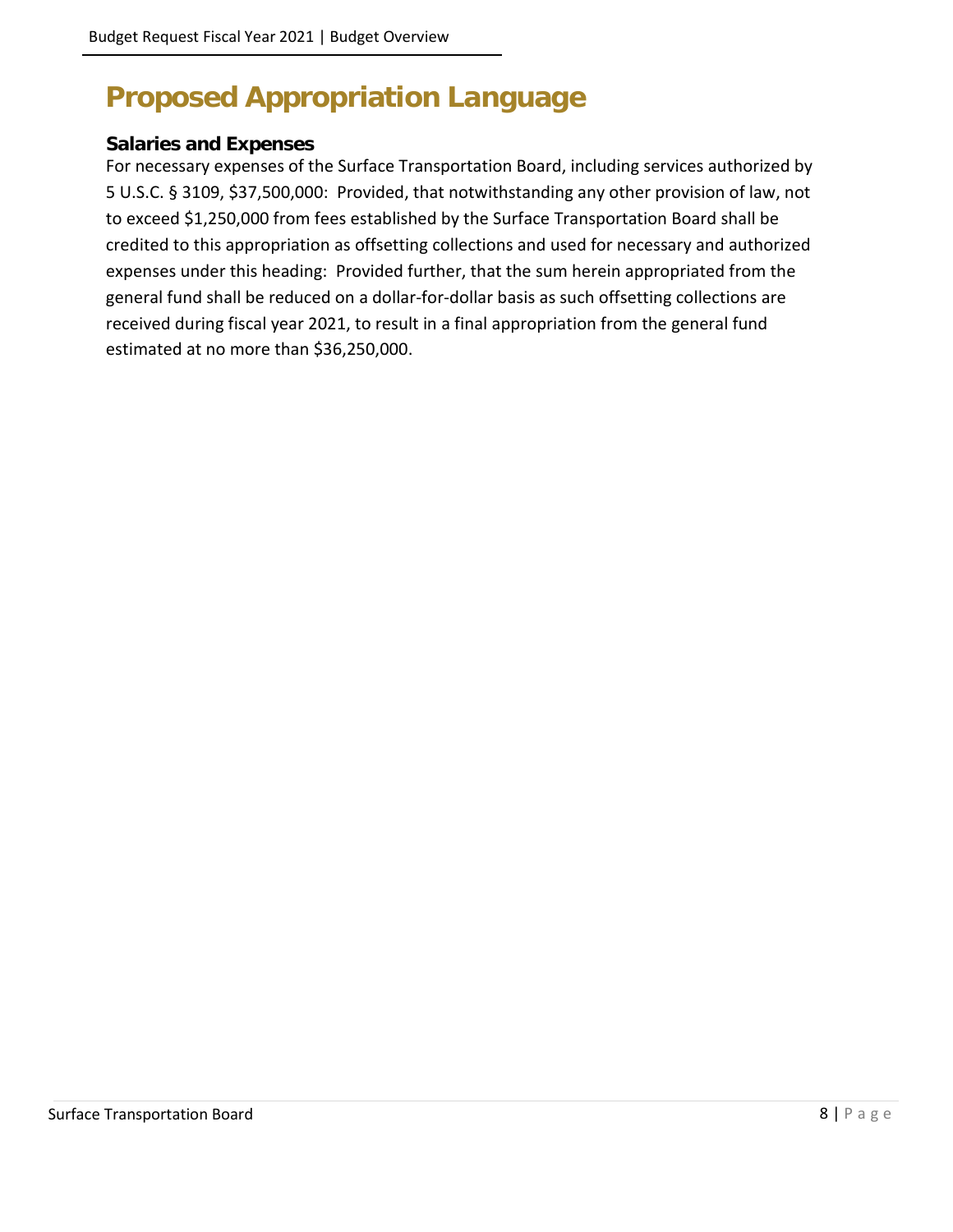# <span id="page-8-1"></span><span id="page-8-0"></span>**Program Overview Strategic Goals**

The work that the Board conducts to carry out its responsibilities is guided by the following four strategic goals as set forth in its Strategic Plan FYs 2018-2022:

#### **First strategic goal: Protect and further the public interest in surface transportation matters.**

Strategic Objectives-

- Promote and ensure reasonable transportation rates and practices for users of freight railroads, non-energy pipelines, household goods movers, motor carriers acting collectively, and those providing or receiving service in the noncontiguous domestic water trades;
- Ensure that railroad restructurings (mergers, acquisitions, constructions, and abandonments) are consistent with the public interest and that any resulting economic, environmental, or operational harm is minimized to the extent practicable;
- Promote efficient and reliable surface transportation service that is responsive to the needs of customers, with adequate capacity to meet the needs of a changing economy; and
- Ensure consideration of environmental concerns in agency decision-making consistent with existing laws and regulations.

**Second strategic goal: Foster economic efficiencies through reliance, where possible, on marketplace factors to encourage the development and continuation of economically sound, efficient, and reliable surface transportation systems that have adequate capacity to meet the needs of our economy.** 

Strategic Objectives-

- Encourage the efficient management and operation of surface transportation industries under the Board's jurisdiction;
- Promote a climate that encourages carriers to invest in needed additional capacity; and
- Minimize Federal regulatory control over surface transportation systems.

#### **Third strategic goal: Provide a timely, efficient, and decisive regulatory process that enables stakeholders in the surface transportation industry to plan and conduct their operations more effectively and with minimal regulatory costs.**

Strategic Objectives-

• Ensure that there is sufficient transparency with respect to the Board's dispute resolution activities to enable parties to make informed decisions as to whether they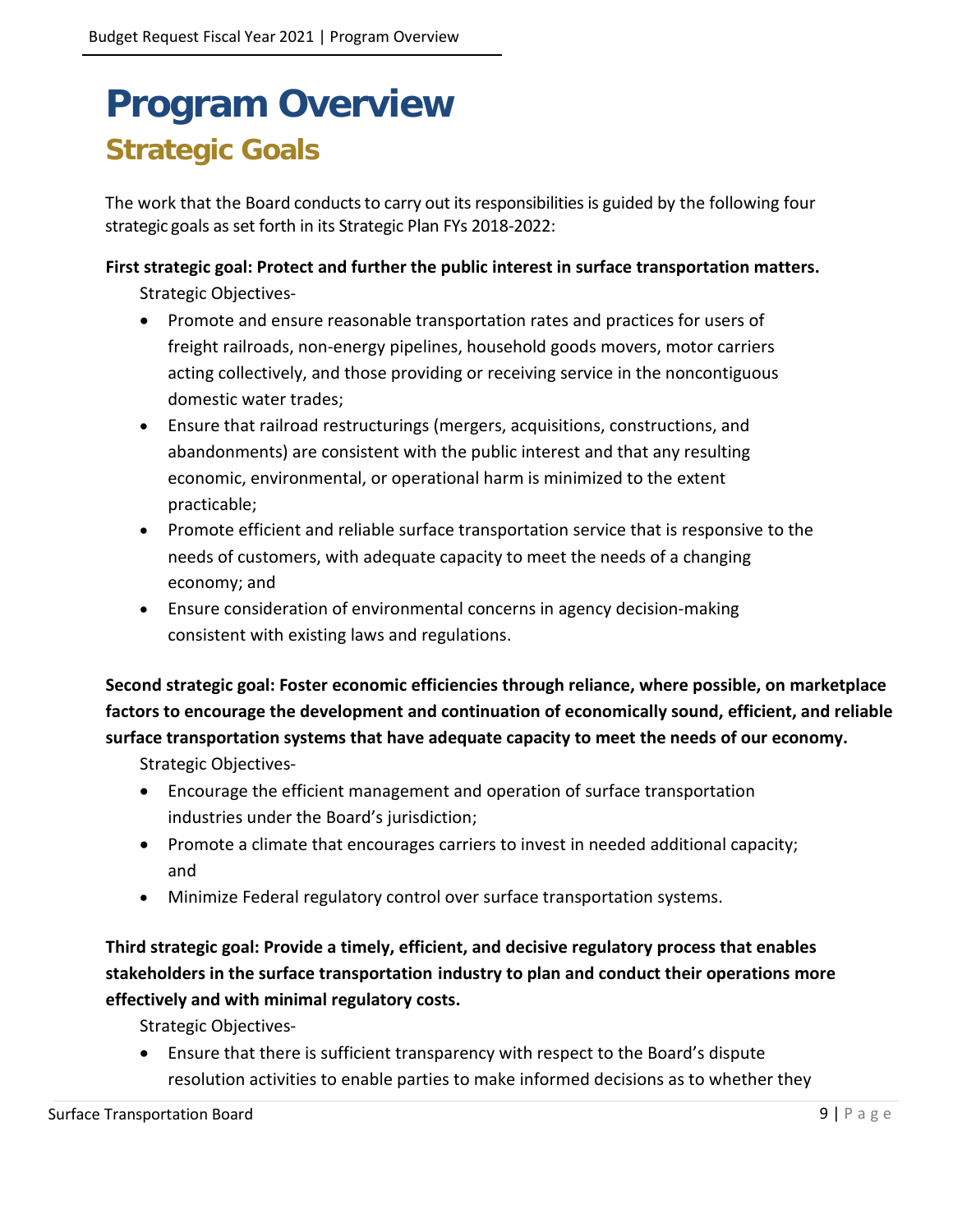should voluntarily settle their disputes or litigate before the Board;

- Ensure the timeliness of Board adjudicatory decisions by setting and adhering to appropriate processing timelines; and
- Ensure that the Board's decisions comport with the applicable statutes, precedents, and policies

**Fourth strategic goal: Ensure that the STB has the organizational structure, managerial leadership, and skilled workforce necessary to carry out the agency's strategic goals.**

Strategic Objectives-

- Organize management, deploy staff, and track operational performance throughout the agency to ensure the achievement of the Board's strategic goals;
- Recruit, retain, and train staff with a focus on critical needs, skills shortages, and diversity; and
- Employ new technologies to improve the Board's operational efficiency.

# <span id="page-9-0"></span>**Evidence and Evaluation**

The STB relies on evidence-based policy and program decision-making to implement its strategic plan. Reliance on evidence-based decision-making is the responsibility of each Board office, from substantive matters of case adjudication and informal assistance regarding rail service metrics to administrative matters concerning IT modernization and budgeting. As the agency continues to implement reforms to provide a more efficient and effective regulatory review process, it will endeavor to analyze new proposals against historical data to evaluate these reform initiatives. It will also endeavor to analyze the results of finalized actions to ensure they achieve their intended results. In FY 2019, the Board, in compliance with the Foundations for Evidence-Based Policymaking Act of 2018, Pub. L. No. 115-435, 132 Stat. 5529, appointed a Chief Data Officer who will lead the agency's effort to assess its data maturity and identify its priority data assets.

### <span id="page-9-1"></span>**Risk Management and Cybersecurity**

During FY 2019, the STB continued working to implement a cost-effective, risk-based security program that is aligned with the National Institute of Standards and Technology security standards and guidelines. In that effort, the Board focused on addressing the remaining open recommendations from its FY 2017 and FY 2018 Federal Information Security Modernization Act (FISMA) audits. The STB is pleased to report that its recently concluded FY 2019 FISMA audit found that the Board's overall information security maturity level has improved to the "defined" level.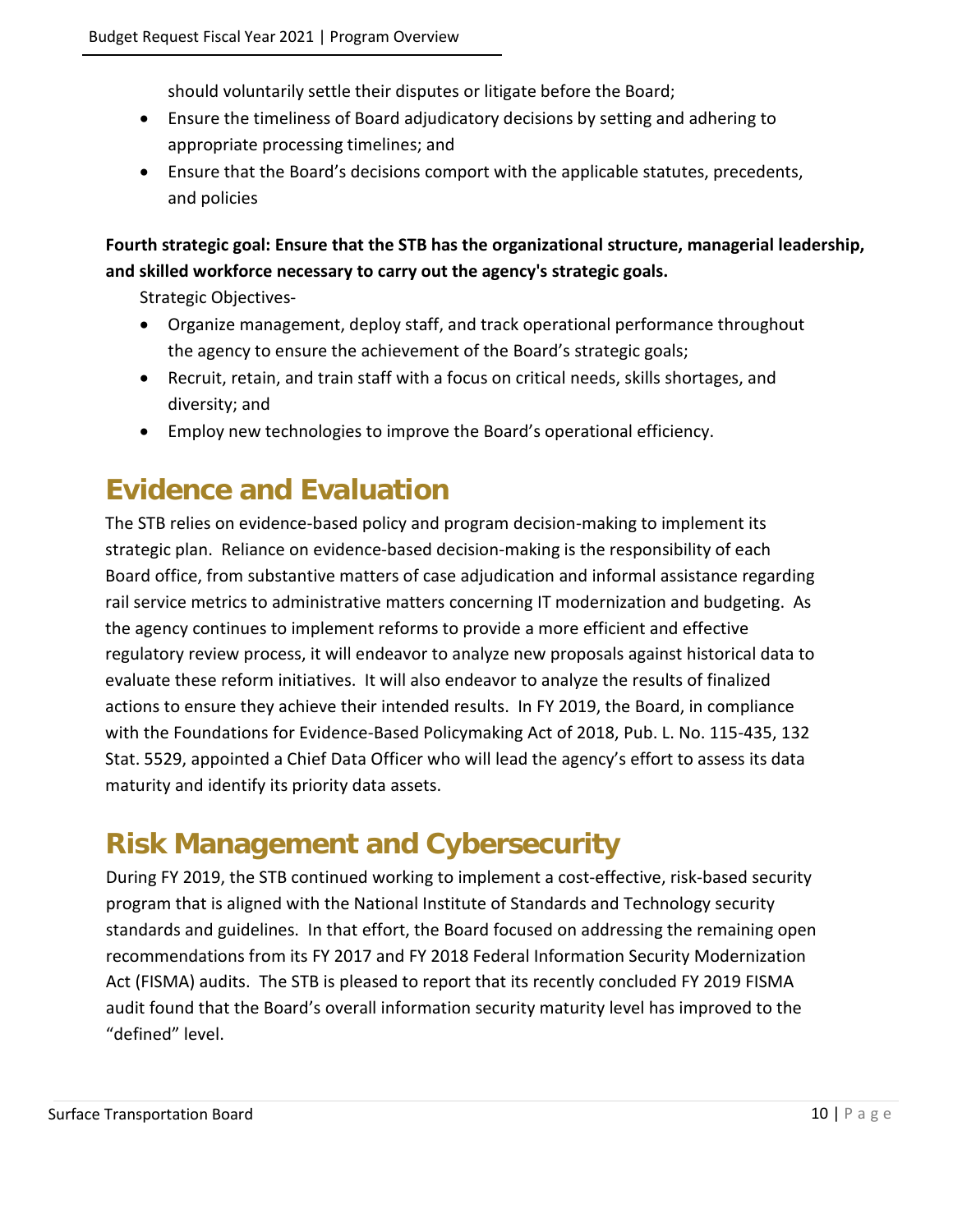The Board also continues to mature its internal risk management process and procedure controls. At least once per quarter, the Board's Risk Management Committee meets to assess organizational risk and identify ways to mitigate that risk. At least once per year, the Board reviews and updates its Risk Profile to ensure enterprise risk is considered and addressed.

In FY 2021, the Board would continue to strengthen its cybersecurity posture by investing in new technologies, processes, and capabilities to meet FISMA requirements and OMB regulations, as well as current needs of its IT modernization efforts. Planned improvements include continuous security monitoring efforts of the STB's network, for which the STB would leverage resources of the Department of Homeland Security Continuous Diagnostics and Mitigation Program. In addition, IT staff would continue assessing security and privacy controls of the STB's systems to ensure that security controls are applied correctly, operating as intended, and producing the desired outcome.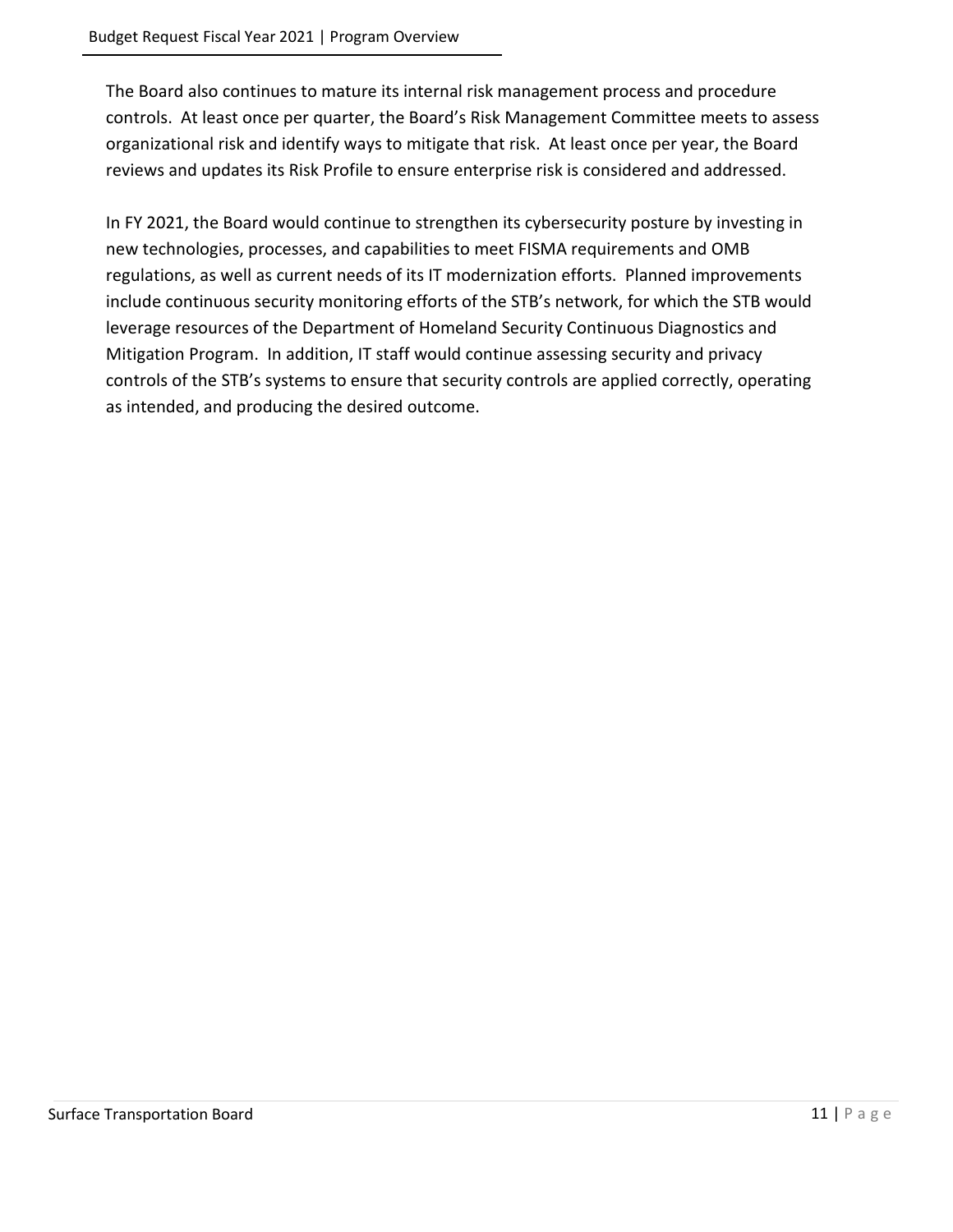# <span id="page-11-0"></span>**FY 2019 Activities and Accomplishments**

#### <span id="page-11-1"></span>**Rate Reform Task Force**

In January 2018, the Board established its Rate Reform Task Force (RRTF), with the objective of developing recommendations to reform and streamline the Board's rate review process for large cases, and determining how to best provide a rate review process for smaller cases. After holding informal meetings throughout the country with representatives of shippers and rail carriers, as well as academics, practitioners, and other interested parties, the RRTF issued a report on April 25, 2019 (RRTF Report), which was posted on the Board's website on April 28, 2019.<sup>2</sup> The RRTF recommended both administrative and legislative proposals to reduce the cost and complexity of rate disputes, particularly for smaller cases.

The Board recognizes that, for smaller disputes, the litigation costs required to bring a case under the Board's existing rate reasonableness methodologies can quickly exceed the value of the case. The Board has also heard from shippers and other interested parties that the agency's current options for challenging the reasonableness of rates do not meet their need for expeditious resolution at a reasonable cost.

For smaller cases, the RRTF recommended "final offer decision-making," an administrative approach that would take advantage of procedural limitations to constrain the cost and complexity of a case. Versions of a final offer method for rate review have also been recommended by the United States Department of Agriculture and the Transportation Research Board. The RRTF also made several recommendations pertaining to the Board's existing "Three-Benchmark" methodology, including modifications to the Board's Waybill Sample, which is used in cases under that methodology. In addition, the RRTF suggested legislation to permit mandatory arbitration.

For large cases, the RRTF suggested both significant simplification of the existing rate review methodology and an entirely new methodology for reviewing rate reasonableness. For cases under any of the Board's methodologies, it also proposed a simplified approach for determining whether a carrier has "market dominance," a finding that is required by statute before the Board can consider the reasonableness of a rate. Additionally, the RRTF recommended a new approach for determining whether a carrier is long-term "revenue-adequate," and it proposed new remedies for the Board to consider for rate cases involving revenue-adequate carriers.

<span id="page-11-2"></span><sup>2</sup> The RRTF Report can be accessed on the Board's website at https://www.stb.gov/stb/rail/Rate\_Reform\_Task\_Force\_Report.pdf.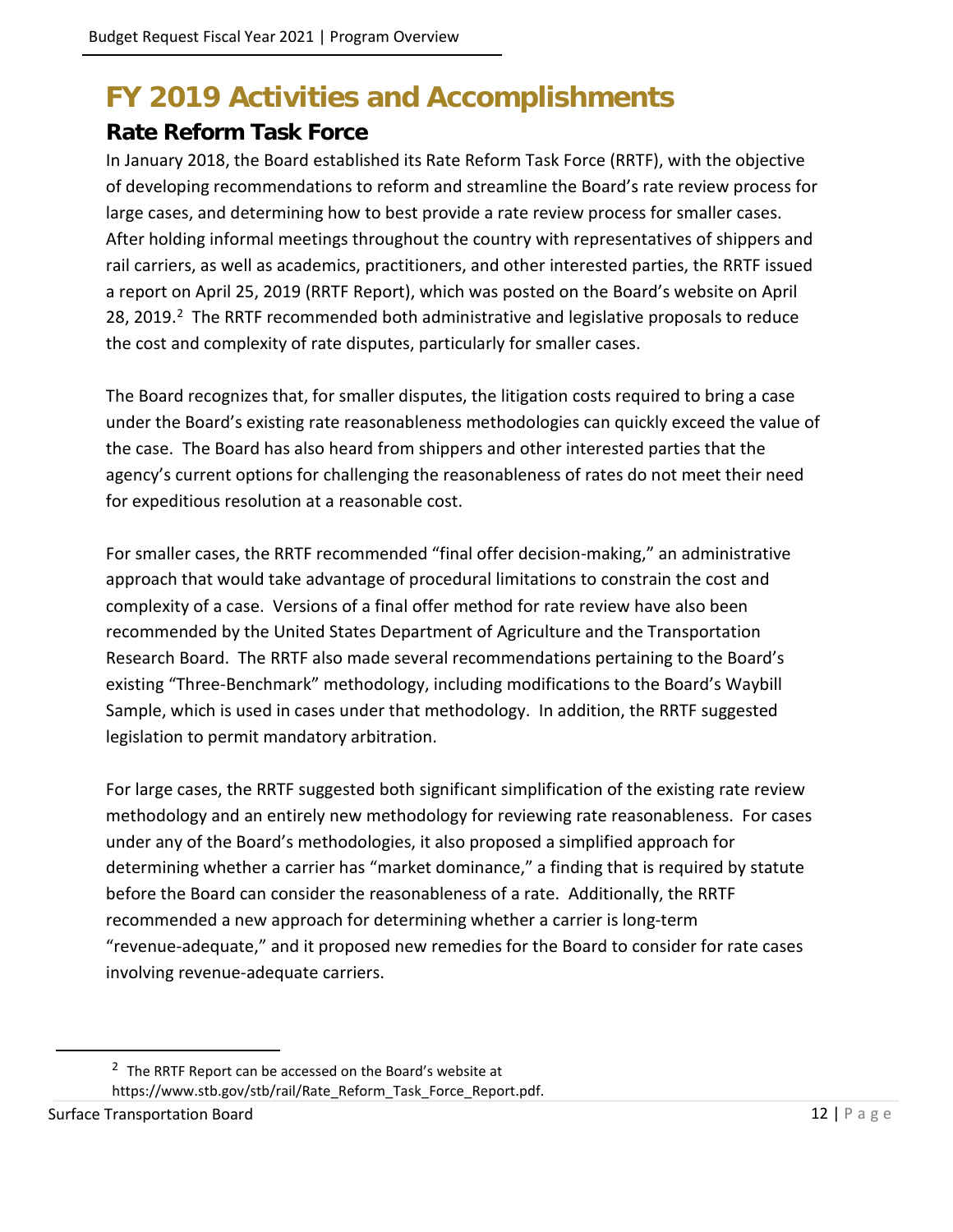After the RRTF Report was issued, the Board promptly held several collaborative meetings pursuant to Section 5 of the STB Reauthorization Act, which permits a majority of the Board to hold a non-public meeting to discuss official agency business, so long as certain conditions are met. [3](#page-12-1)

After reviewing the RRTF Report, the Board proposed a new rate review option for smaller cases, a streamlined market dominance process that could be used in any rate review proceeding, and revised regulations to improve the utility of the Waybill Sample reporting that railroads submit to the Board. The Board requested public comment on these proposals. The Board also held a public hearing in December 2019 on revenue adequacy issues raised in the RRTF Report.

#### <span id="page-12-0"></span>**Rail Demurrage and Accessorial Charges Oversight**

During FY 2019, the Board worked proactively to address significant changes to Class I railroad practices and policies regarding demurrage and accessorial charges. For background, demurrage is a charge that both compensates rail carriers for the expense incurred when rail cars are detained beyond a specified period of time (i.e., free time) and serves as a penalty for undue car detention to encourage the efficient use of rail cars in the rail network. Accessorial charges are additional fees imposed by rail carriers for services such as diversion, inspection, storing, weighing, and other activities.

In November 2018, the Board sent letters to Union Pacific Railroad Company (UP) and Norfolk Southern Railway Company (NS), which had announced changes to their practices and policies in connection with new operating plans they were implementing. In particular, the Board requested that these carriers examine their changes from the perspective of reciprocity and commercial fairness. After receiving responses from these two carriers, the Board individually asked each of the Class I railroads to report their revenues from demurrage and accessorial charges for each quarter of 2018, and, on a going-forward basis, for each quarter of 2019. The responses from the railroads are posted on the Board's website.

To supplement the information that it had received from shippers, carriers, and other interested parties about changes to these charges, the Board held a two-day public oversight

<span id="page-12-1"></span> $3$  In particular, no formal or informal vote or other official agency action may be taken at the meeting; each individual present at the meeting must be a member or an employee of the Board; and the General Counsel of the Board must be present at the meeting. In addition, after the meeting's conclusion, the Board must make available to the public a list of the meeting's participants and a summary of the matters discussed at the meeting, except for any matters the Board properly determines may be withheld from the public under 5 U.S.C. § 552b(c). The disclosure must be made two days after the meeting, unless the discussion directly relates to an ongoing proceeding before the Board, in which case the Board shall make the disclosure on the date of the final Board decision.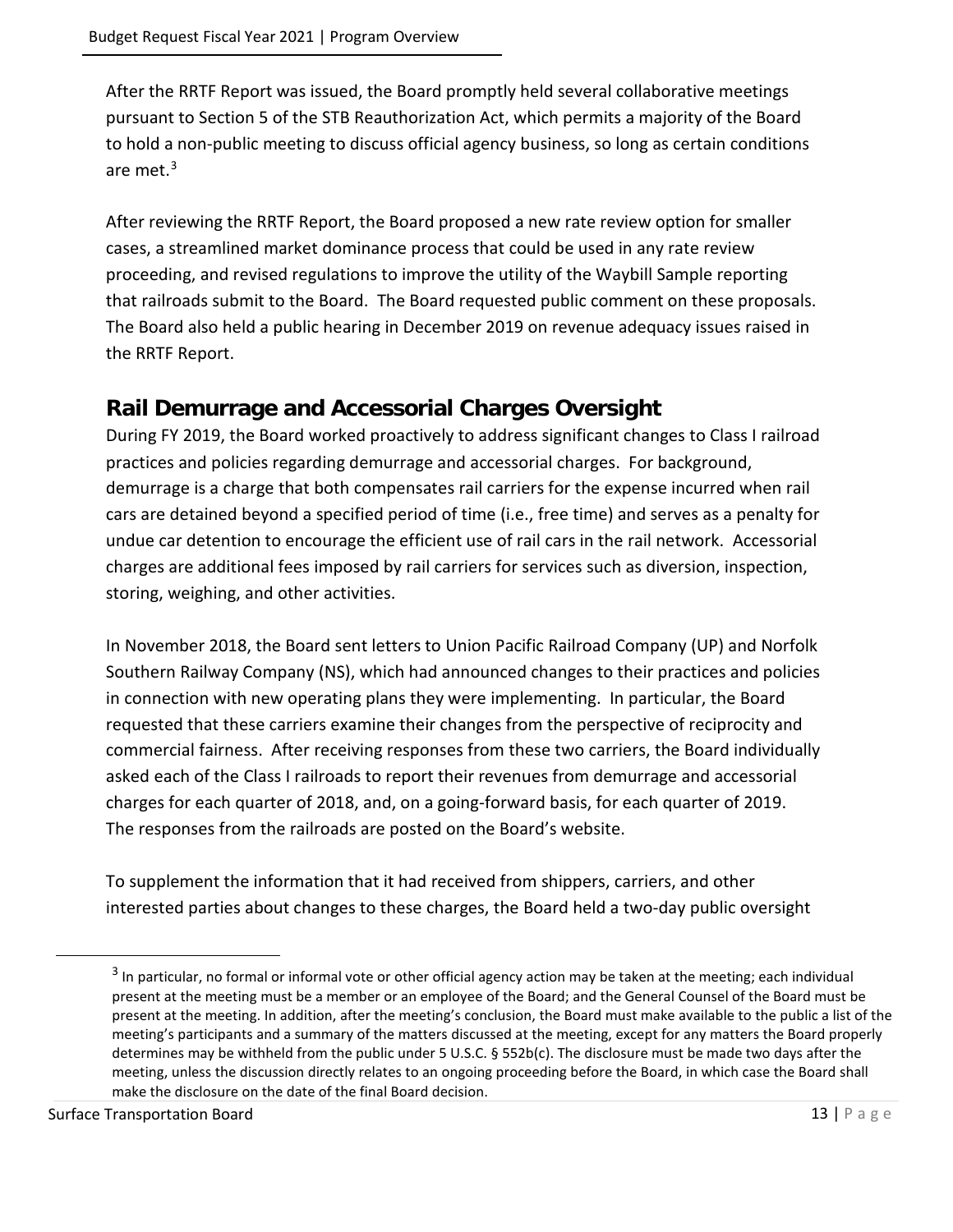hearing on May 22 and 23, 2019. The Board received over 90 pre-hearing submissions from industry stakeholders; heard testimony from 12 panels comprised, collectively, of over 50 participants; and received 36 post-hearing comments. During the hearing, one Class I carrier announced that it would modify a recent tariff change as a result of the testimony. Following the hearing, that same carrier advised the Board that it was making additional modifications and another Class I carrier also announced that it would reverse or withdraw certain of its earlier tariff modifications that had been a focus at the hearing.

Based on the numerous written comments filed in the docket and the hearing testimony, all of which greatly contributed to the Board's understanding of these issues, the Board, in October 2019, issued a series of decisions on demurrage and accessorial rules and charges, continuing its efforts to improve dispute resolution processes, promote transparency, and make the agency more accessible. Specifically, the Board issued: (1) a proposed policy statement to facilitate more effective problem solving between railroads, shippers, and receivers by providing information on principles the Board would consider in evaluating the reasonableness of demurrage and accessorial rules and charges; (2) a proposed rule to enhance the transparency and accuracy of demurrage invoices; and (3) a proposed rule to make unambiguous that the regulation of demurrage is not excluded for exempt miscellaneous commodities and boxcar transportation, and to treat the exemption for certain agricultural commodities similarly. The Board requested public comment on these proposals.

### <span id="page-13-0"></span>**Rail Service Oversight and Monitoring**

During FY 2019, the Board continued its informal monitoring of rail service across the freight rail network. In particular, the Board focused its attention on UP and NS, in light of their respective announcements in the Fall of 2018 that they intended to implement significant operating changes across their systems. As noted in the Board's previous budget submission, both Class I railroads stated that they would initiate key tenets of the railroad operating philosophy referred to as "precision scheduled railroading" (PSR). In light of the widespread and severe service disruptions that followed adoption of PSR by CSX Transportation, Inc. (CSX), in 2017, the Board believed that it was appropriate for its Rail Customer and Public Assistance (RCPA) office to engage in weekly phone calls with UP and NS to monitor their progress and to keep the Board informed about impacts of these operational changes on rail customers, other railroads, and the transportation network. The weekly calls allow Board staff to have productive and informative discussions with senior managers at these railroads to better understand operational and commercial changes that the railroads are making in connection with implementation of PSR and to monitor service and operational developments.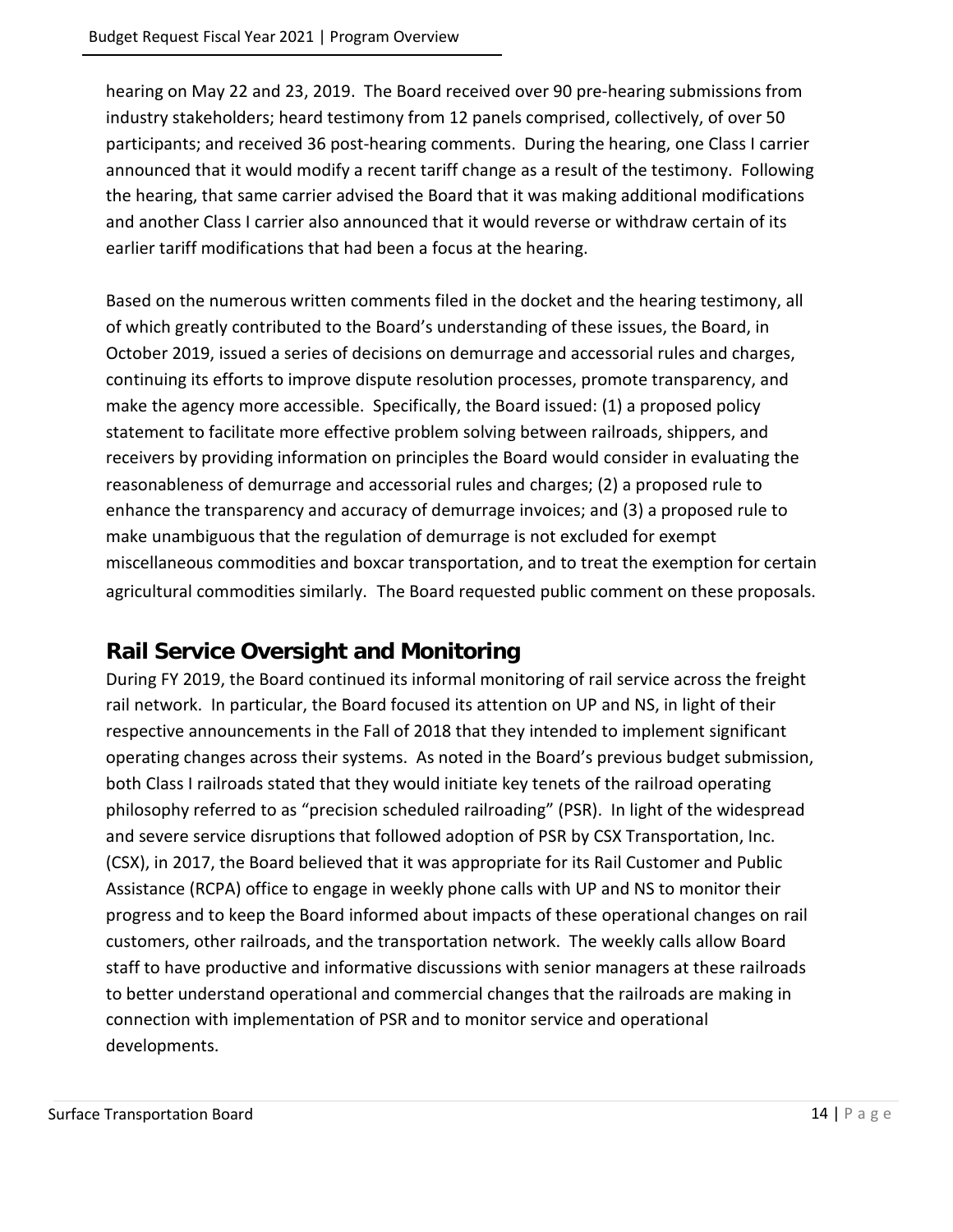Additionally, as part of informal oversight, during FY 2019, the Board members met individually with members of both UP's and NS's senior executive and leadership teams to better understand the changes to their respective operating plans. During these meetings, the Board members emphasized the need for a transparent and responsible approach to implementing operating changes, and, in particular, the need to communicate proactively with their rail customers and other affected parties. The Board also exchanged correspondence with the two carriers about their plans to implement PSR. Although the Board's intent is not to substitute its judgment for that of the carriers, the agency views these steps as necessary to protect against rail service disruptions.

Finally, RCPA continued its monthly calls with the other Class I railroads to informally monitor rail service across the network and maintain awareness of positive and negative developments in the industry. These calls are informed by the rail service performance data that the Class I railroads and the Chicago terminal report to the Board on a weekly basis. RCPA reviews the data to identify performance trends and outliers and to make year-overyear and month-over-month comparisons in performance. RCPA also monitors and tracks carrier embargoes, which are temporary cessations of service imposed by railroads, typically due to unanticipated weather events.

#### <span id="page-14-0"></span>**Enhanced Communications with Stakeholders**

During FY 2019, the Board and interested stakeholders continued to benefit from agency rules, updated in 2018, to permit ex parte communications in informal rulemaking proceedings, subject to disclosure requirements. For example, in June 2019, the Board completed a series of ex parte meetings with interested stakeholders to discuss the revocation of certain class exemptions in *Review of Commodity, Boxcar, and TOFC/COFC Exemptions*, Docket No. EP 704 (Sub-No. 1). Representatives from the paper and forest products, steel and scrap metal, cement, rail, and other industries participated in these meetings, which were held separately with each member. A summary of each meeting is posted on the Board's website. These communications enhance the Board's ability to make informed decisions while ensuring that the Board's record-building process in rulemaking proceedings remains transparent and fair.

#### <span id="page-14-1"></span>**Rate Cases**

In *Consumers Energy Company v. CSX Transportation, Inc.*, Docket No. NOR 42142, the Board granted a petition jointly submitted by complainant Consumers Energy Company and defendant CSX, to vacate the rate prescription, dismiss the complaint with prejudice, and discontinue the proceeding.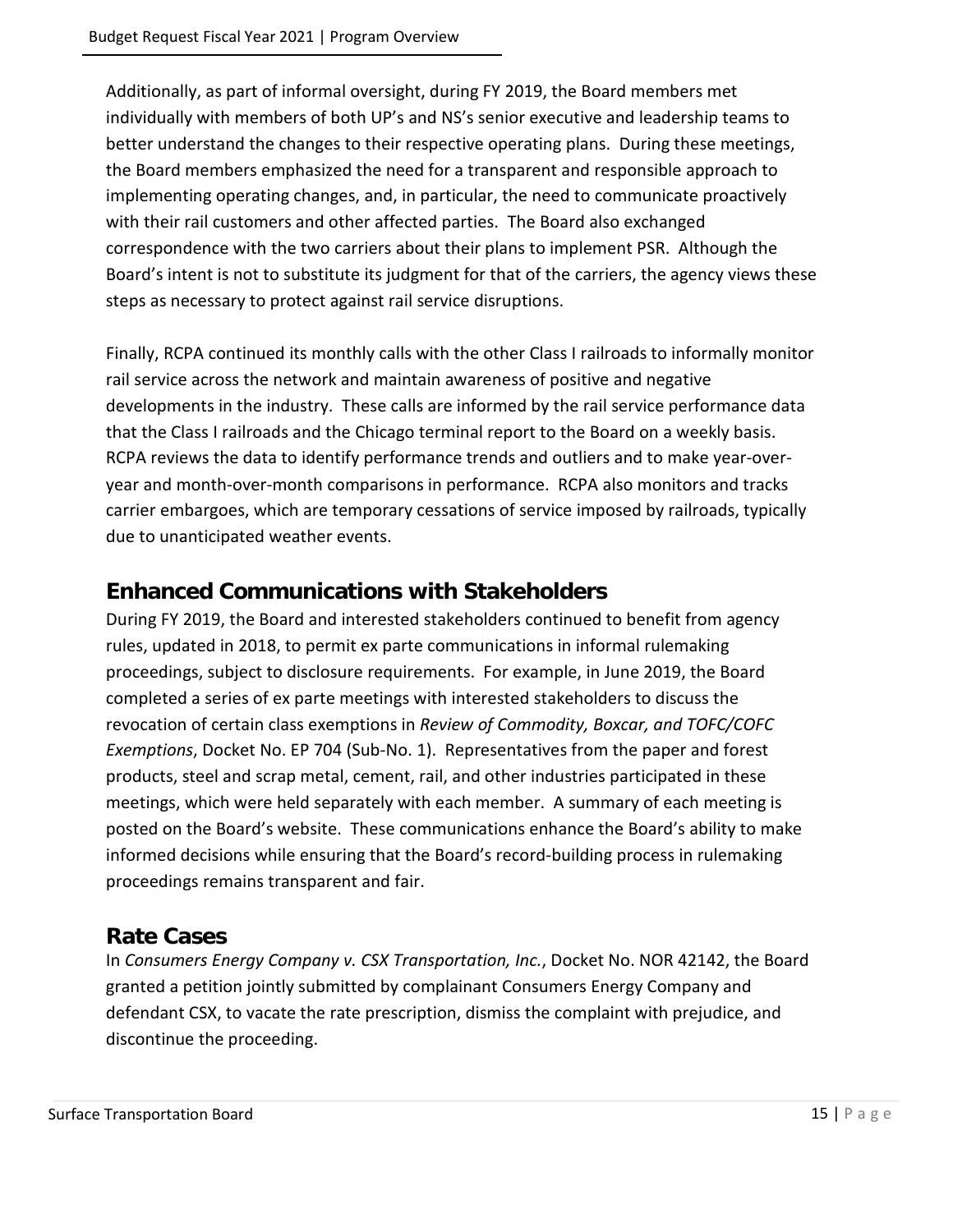#### <span id="page-15-0"></span>**Unreasonable Practice Cases**

In *Ameropan Oil Corp. v. Canadian National Railway Co.*, Docket No. NOR 42161, the Board granted a motion filed by Illinois Central Railroad Company and Canadian National Railway Company (collectively, CN) to dismiss a complaint filed by Ameropan Oil Corporation (Ameropan), alleging, among other things, that CN had reduced rail service to Ameropan's facilities from five days per week to two days per week. The Board concluded that, for purposes of 49 U.S.C. § 10709, where transportation is provided pursuant to a contract, the Board lacks regulatory authority over the terms and conditions related to that transportation, whether or not explicitly addressed in the contract.

#### <span id="page-15-1"></span>**Rulemakings**

In *Limiting Extensions of Trail Use Negotiating Periods*, Docket No. EP 749 (Sub-No. 1), and *Rails-to-Trails Conservancy—Petition for Rulemaking*, Docket No. EP 753, in June 2019, the Board issued a supplemental notice of proposed rulemaking proposing to establish a new one-year period for an initial interim trail use negotiating period, instead of the existing 180-day initial negotiating period; to permit up to three one-year extensions of the initial period if the trail sponsor and the railroad agree; and to permit additional one-year extensions if the trail sponsor and the railroad agree and good cause is shown. The Board issued a final rule in December 2019.

In *Railroad Revenue Adequacy—2017 Determination*, Docket No. EP 552 (Sub-No. 22) et al., the Board adopted its proposal to make a one-time adjustments to its 2017 annual cost of capital determination, revenue adequacy determination, and URCS calculations to remove the accounting impacts of the Tax Cuts and Jobs Act, Pub. L. No. 115-97, 131 Stat. 2054 (2017), on rail carriers' deferred tax liability to ensure that the rail carriers' financial state for 2017 is more accurately reflected in the Board's determinations and calculations.

In *Review of Commodity, Boxcar, and TOFC/COFC Exemptions*, Docket No. EP 704 (Sub-No. 1), the Board waived the general prohibition on ex parte communications in effect when it first initiated the proceeding to permit informal discussions with stakeholders for a period of 90 days, ending June 17, 2019.

In *Payment, Filing, and Service Procedures*, Docket No. EP 747, the Board adopted modifications to its rules pertaining to certain payment, filing, and service procedures recommended by the Board's Regulatory Reform Task Force. The adopted rule also updated and clarified fees for copying, printing, and related services and removed outdated language from the Board's regulations.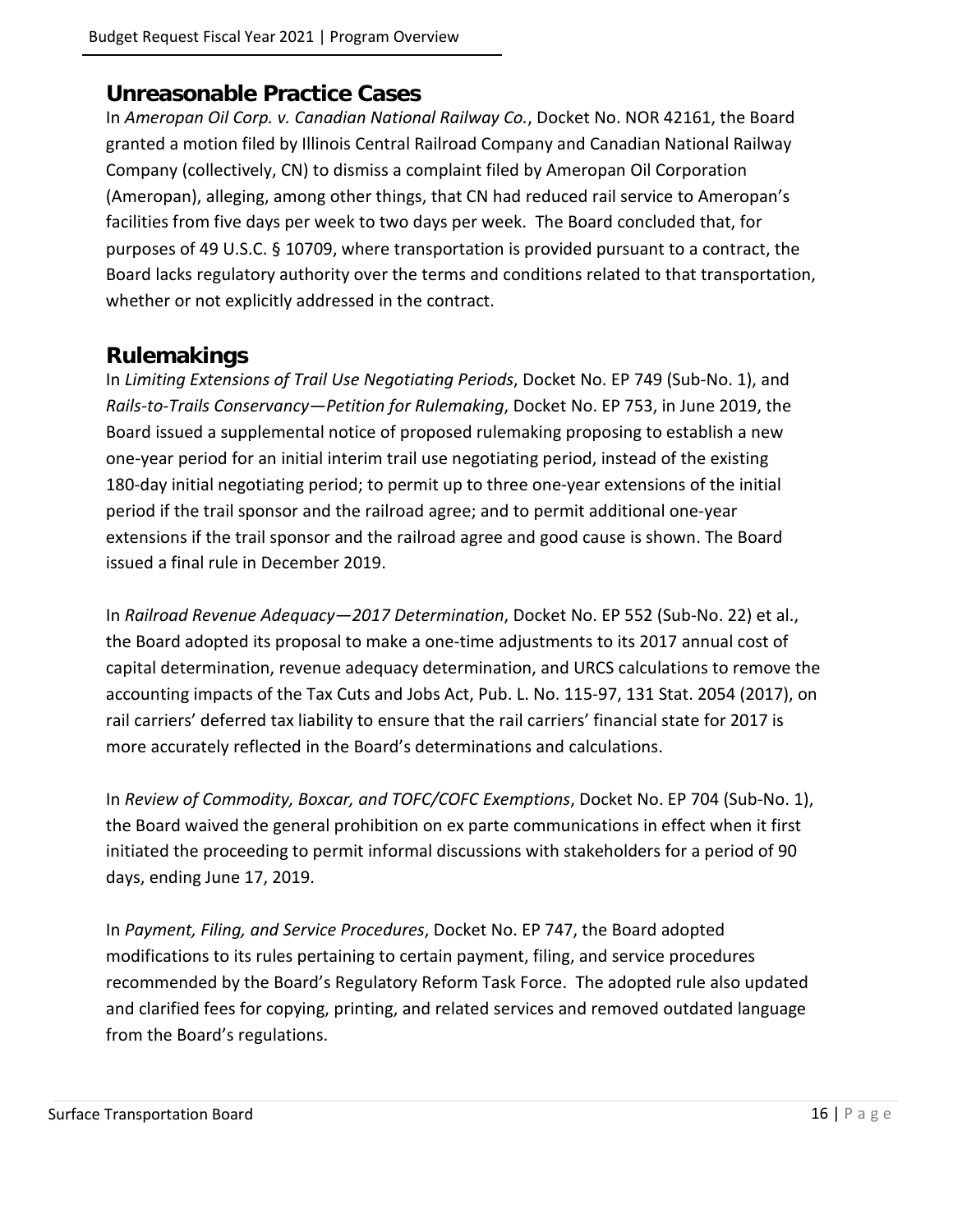In *Petition for Rulemaking to Amend 49 C.F.R. Part 1250*, Docket No. EP 724 (Sub-No. 5), the Board opened a rulemaking proceeding in response to a petition to amend its railroad performance data reporting rules and requested additional information regarding several issues raised in the petition and reply. After considering the additional information, the Board granted in part the petition and proposed to modify its reporting regulations to include chemical and plastics traffic as a distinct reporting category for the "cars-held" metric.

In *Water Carrier Tariff Filing Procedures*, Docket No. EP 743, the Board proposed updating its water carrier tariff filing regulations to reflect current business practices based on a recommendation by the Board's Regulatory Reform Task Force. The Board proposed to allow water carriers operating in the noncontiguous domestic trade to electronically publish, file, and keep tariffs available for public inspection. After considering public comments, the Board adopted the proposed rule, without substantive change, as a final rule.

In *Review of the General Purpose Costing System*, Docket No. EP 431 (Sub-No. 4), the Board discontinued the proceeding after determining that potential refinements of URCS would benefit from additional study and analysis.

In *Rail Fuel Surcharges (Safe Harbor)*, Docket No. EP 661 (Sub-No. 2), the Board discontinued a proceeding in which it had sought comment on whether the "safe harbor" provision of its current fuel surcharge rules should be modified or removed. The proceeding was discontinued because the Board was unable to reach a majority decision on what additional Board action should be taken in response to the comments received.

In *Revisions to the Board's Methodology for Determining the Railroad Industry's Cost of Capital*, Docket No. EP 664 (Sub-No. 4), the Board proposed to incorporate an additional model to complement its use of the Morningstar/Ibbotson Multi-Stage Discounted Cash Flow Model and the Capital Asset Pricing Model in determining the cost-of-equity component of the cost of capital.

In *Final Offer Rate Review*, Docket No. EP 755 et al., the Board proposed a new procedure for challenging the reasonableness of railroad rates in smaller cases, under which the Board would decide a case by selecting either the complainant's or the defendant's final offer, subject to an expedited procedural schedule that adheres to firm deadlines and results in a Board decision within 135 days from the filing of a complaint.

In *Market Dominance Streamlined Approach*, Docket No. EP 756, the Board proposed a streamlined approach for pleading market dominance in rate reasonableness proceedings.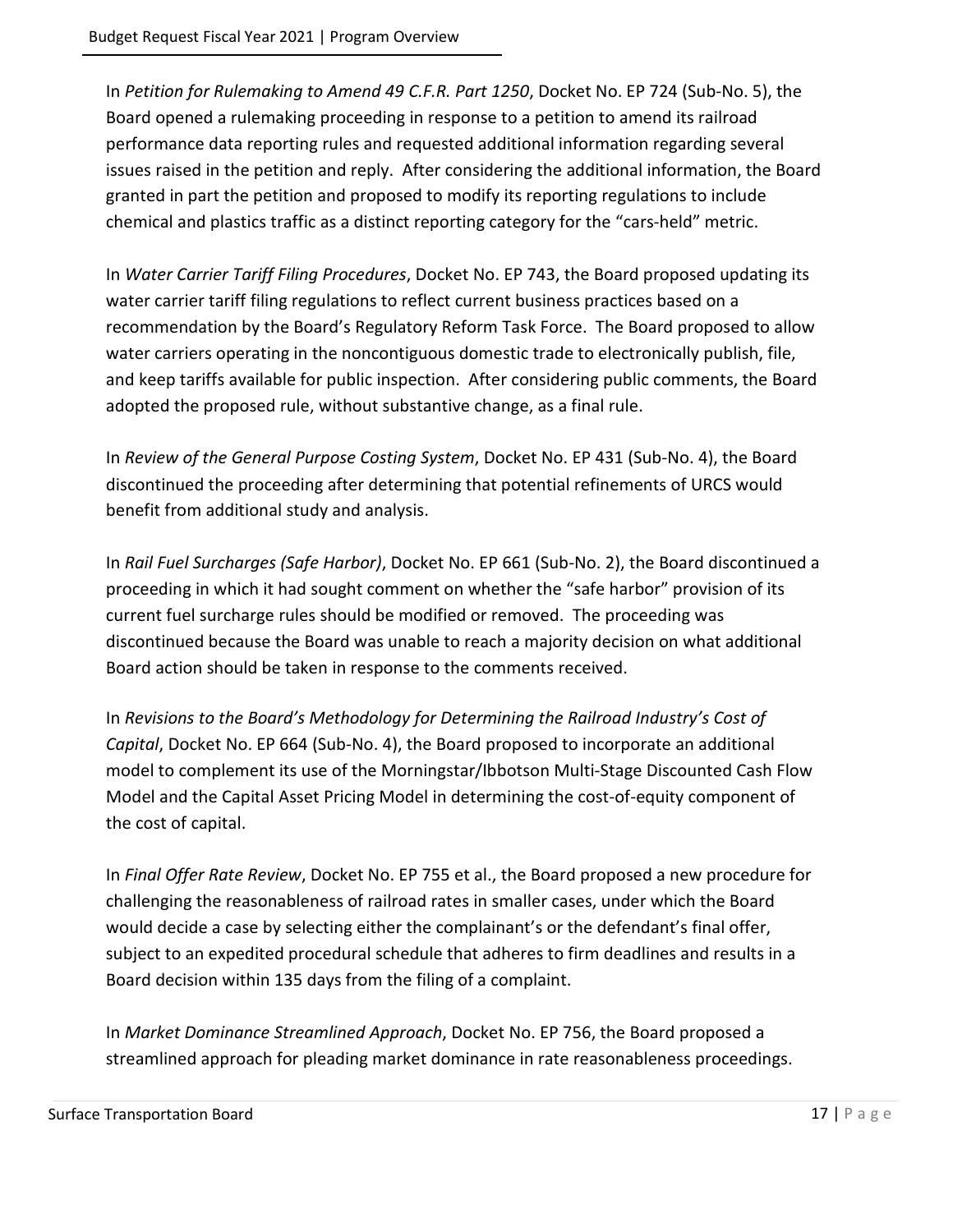In *Waybill Sample Reporting*, EP 385 (Sub-No. 8), the Board proposed revised regulations to improve the utility of the Waybill Sample reporting that railroads submit to the Board. These amendments are part of the Board's continued effort to make the agency's rate review procedures more accessible, efficient, and transparent.

#### <span id="page-17-0"></span>**Declaratory Orders**

In *Santa Cruz County Regional Transportation Commission—Petition For Declaratory Order*, Docket No. FD 36213, the Board found that Santa Cruz Regional Transportation Commission (Santa Cruz) would not become a common carrier if it entered into a proposed agreement with a new operator to provide freight rail service over a line whose physical assets are owned by Santa Cruz.

In *Oakland Global Rail Enterprise—Petition for Declaratory Order*, Docket No. FD 36168, the Board concluded that Oakland Global Rail Enterprise, LLC (OGRE), would not require construction authority to rehabilitate a portion of track at the former Oakland Army Base in Oakland, Cal. However, the Board directed OGRE and other parties to seek authority for the previous acquisitions of the track at issue or to explain why such authority was not required.

In *Utah Central Railway Company, LLC—Petition for Declaratory Order—Kenco Logistic Services, LLC, Kenco Group, And Specialized Rail Service, Inc.*, Docket No. FD 36131, the Board found, on the record presented, that there was no basis for concluding the rates in the applicable demurrage tariffs, the method of calculating demurrage, or the demurrage rules and practices of Utah Central Railway Company, LLC, are unlawful.

#### <span id="page-17-1"></span>**Licensing**

In *BNSF Railway Company—Lease Exemption—Union Pacific Railroad Company*, Docket No. FD 36222, the Board permitted BNSF Railway Company (BNSF) to lease from UP an approximately 13.62-mile rail line in Pueblo County, Colo.

In *North Central Mississippi Regional Railroad Authority—Continuance in Control Exemption*, Docket No. FD 36234 et al., the Board allowed North Central Mississippi Regional Railroad Authority (NCMRRA), a noncarrier, to continue in control of Grenada Railway, LLC, a Class III carrier currently owned and controlled by NCMRRA, when NCMRRA becomes a Class III rail carrier in a related transaction involving its acquisition of a rail line.

In *Eastside Community Rail, LLC—Acquisition and Operation Exemption—GNP RLY Inc.*, FD 35692 et al., the Board denied Snohomish County's petitions to revoke the acquisition exemption of Eastside Community Rail, LLC, and the lease exemption of Ballard Terminal Railroad Company, L.L.C. The Board found that the petitions were based on issues of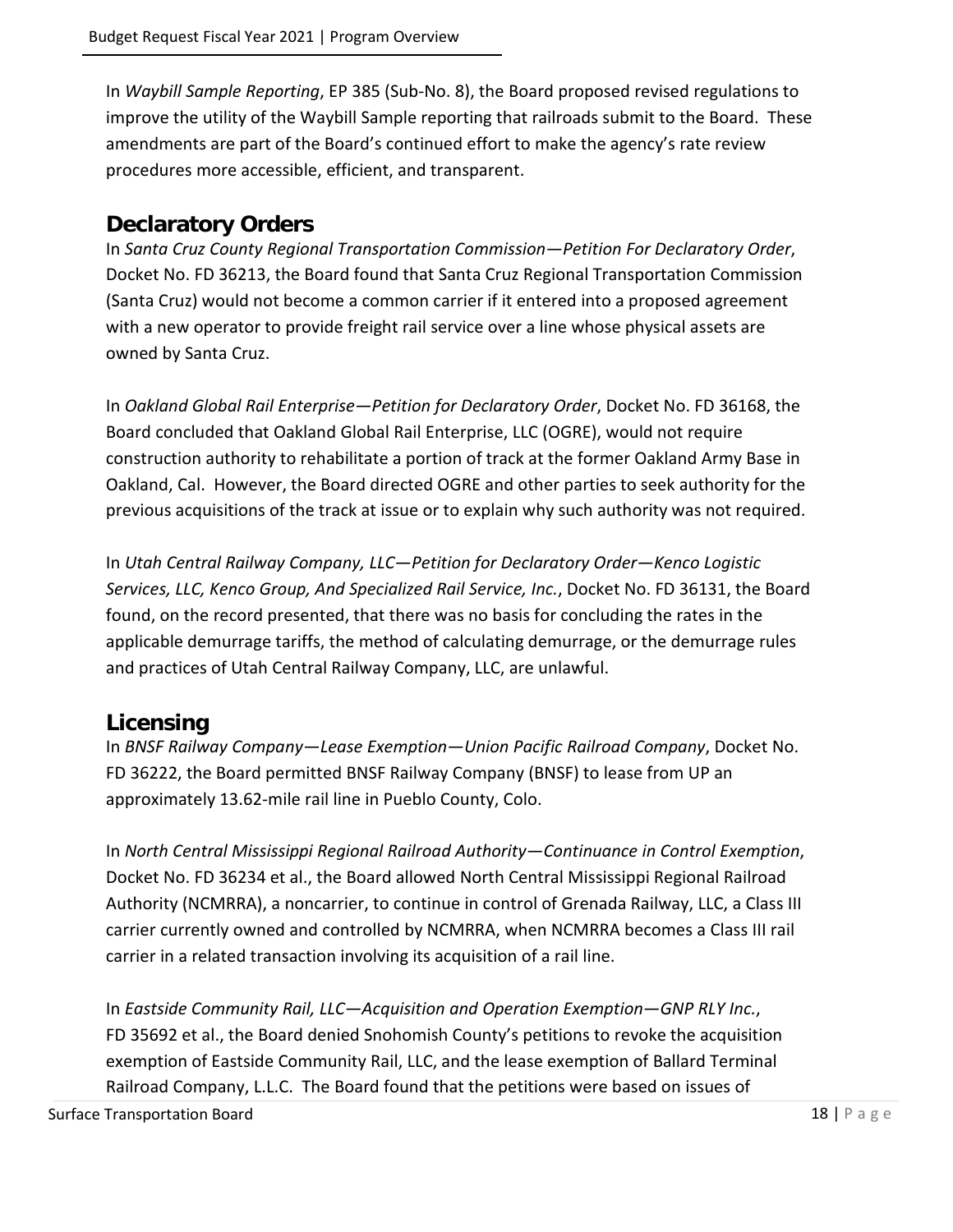property, contract, and bankruptcy law that should be resolved by an appropriate court. In *City of Fishers, City of Noblesville, & Hamilton County, Ind.—Petition for Partial Revocation of Exemption*, Docket No. FD 36137 et al., the Board issued three notices of interim trail use or abandonment (NITUs) and clarified the path by which service could be restored over the rail line at issue. In a subsequent decision, the Board denied as premature a request from US Rail Holdings, LLC (US Rail), for the Board to vacate the three NITUs and permit rail service to be reactivated over portions of the rail line. The Board also denied US Rail's motion for preliminary injunction to prohibit the removal of track and other rail assets along the line.

In *Kean Burenga and Chesapeake and Delaware, LLC—Continuance in Control Exemption— Dover and Delaware River Railroad*, *LLC*, Docket No. FD 36259 et al., the Board allowed Kean Burenga and Chesapeake and Delaware, LLC, both noncarriers, to continue in control of Dover and Delaware River Railroad, LLC (DDRR), when DDRR becomes a Class III rail carrier in a related transaction involving its lease and operation of trackage rights in New Jersey. The Board also set an effective date for the related transaction, which the Board had previously held in abeyance.

In *Variant Equity I, LP, and Project Kenwood Acquisition, LLC—Acquisition of Control—Coach USA Administration, Inc., and Coach USA, Inc.*, Docket No. MCF 21084, the Board tentatively approved and authorized, subject to opposing comments, Variant Equity I, LP, and Project Kenwood Acquisition, LLC, both noncarriers, to acquire from SCUSI Limited 100% of the stock in Coach USA Administration, Inc., a noncarrier that owns 100% of Coach USA, Inc., another noncarrier, that controls 29 motor passenger carriers that hold federally issued interstate operating authority. No opposing comments were filed. Consequently, the acquisition became effective on April 9, 2019.

In *National Express LLC—Acquisition of Control—Free Enterprise System/Royal, LLC*, Docket No. MCF 21085, the Board tentatively approved and authorized, subject to opposing comments, the jointly filed application of National Express LLC (National Express) and Sodrel Holding Company, Inc. (Sodrel Holding), both noncarriers, for National Express to acquire control of Free Enterprise System/Royal, LLC from Sodrel Holding. No opposing comments were filed. Consequently, the acquisition became effective on May 14, 2019.

In *CSX Transportation, Inc.—Lease—Western and Atlantic Railroad*, Docket No. FD 36220, the Board allowed CSX to continue to lease approximately 137.33 miles of rail line of the Western and Atlantic Railroad from the State of Georgia, subject to standard employee protective conditions.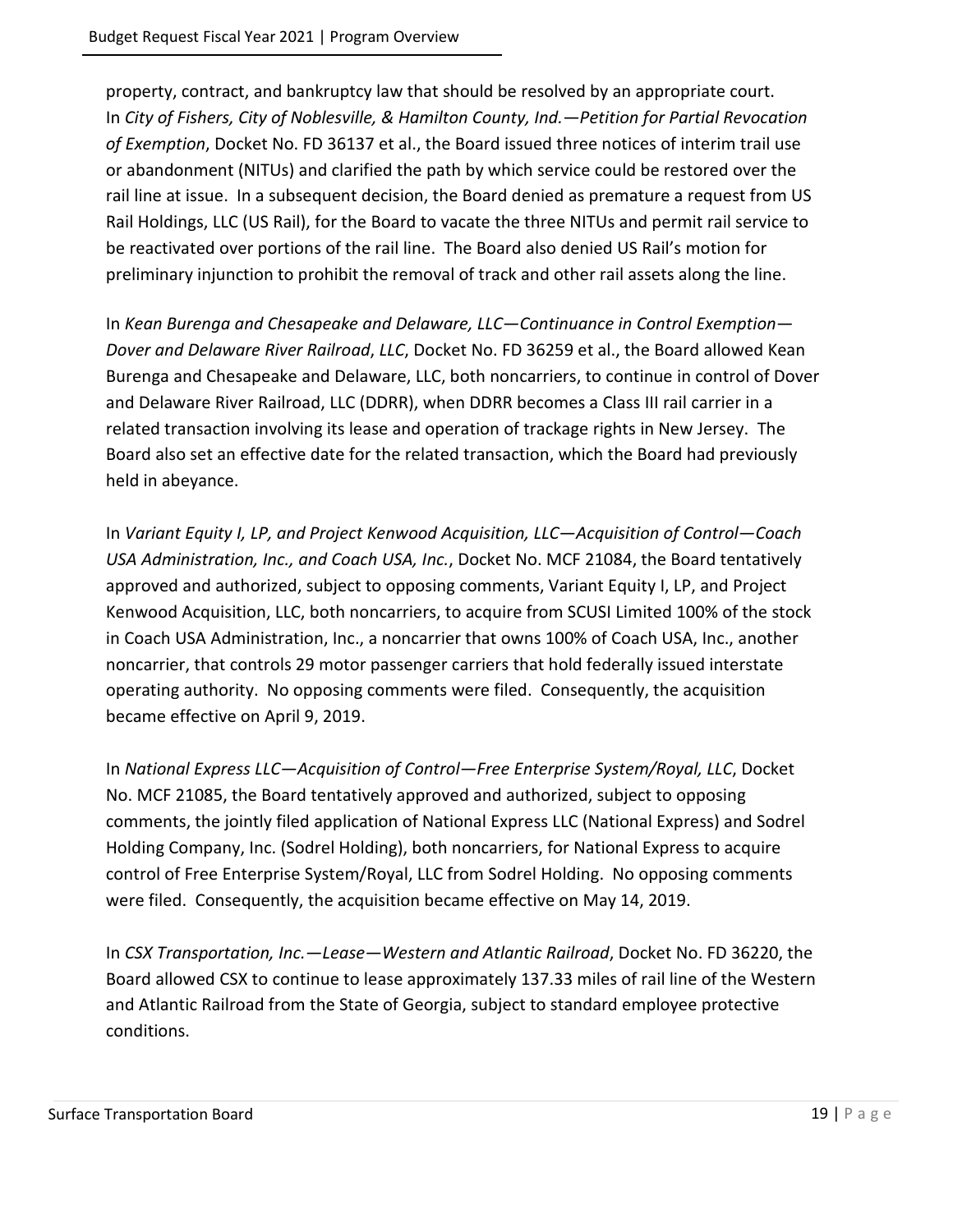In *Spokane, Spangle & Palouse Railway, L.L.C.—Lease and Operation Exemption—Washington State Department of Transportation*, Docket No. FD 36325, the Board permitted Spokane, Spangle & Palouse Railway, L.L.C., to commence operations on an expedited basis over approximately 102.6 miles of rail line in Washington state.

In *Jackson County, Mo.—Acquisition and Operation Exemption—Union Pacific Railroad Company*, Docket No. FD 35982, the Board revoked the 2016 exemption for Jackson County, Mo., to acquire and operate a rail line, finding that the County's actions were not consistent with the acquisition exemption it invoked to acquire the Line.

In *Palmetto Railways—Construction and Operation Exemption—in Berkley County, S.C*, Docket No. FD 36095, the Board authorized Palmetto Railways to construct and operate approximately 28.01 miles of new rail line in Berkeley County, S.C., subject to certain environmental mitigation conditions.

In *National Express Transit Corp.—Acquisition of Control—Fox Bus Lines Inc.*, Docket No. MCF 21086, the Board tentatively approved and authorized National Express Transit Corporation, an intrastate passenger motor carrier, to acquire control of Fox Bus Lines, Inc. (Fox), an interstate passenger motor carrier, from Fox's shareholders.

In *Arkansas-Oklahoma Railroad Co.—Acquisition and Operation Exemption—State of Oklahoma*, Docket No. FD 36323, the Board granted Arkansas-Oklahoma Railroad Company the authority to acquire and operate approximately 69.60 miles of rail line that it acquired in 2016 but did not make the authority retroactive.

#### <span id="page-19-0"></span>**Abandonments/Discontinuances**

In *Boston and Maine Corporation & Springfield Terminal Railway Company—Application for Adverse Discontinuance of Operating Authority—Milford-Bennington Railroad Company, Inc.*, Docket No. AB 1256, the Board denied an application filed by Boston and Maine Corporation and the Springfield Terminal Railway Company for third-party, or "adverse," discontinuance of the operating authority of Milford-Bennington Railroad Company, Inc., over approximately 5.36 miles of rail line between Wilton and Milford, N.H. The Board denied the application because the applicants failed to demonstrate that an adverse discontinuance would meet the required public convenience and necessity standard.

In *Savage, Bingham & Garfield Railroad Company—Discontinuance of Trackage Rights Exemption—in Whiting, Ind.*, Docket No. AB 1271X, the Board allowed Savage, Bingham & Garfield Railroad Company to discontinue its trackage rights over a 0.6-mile rail line owned by Elgin, Joliet and Eastern Railway Company in Whiting, Ind., subject to standard employee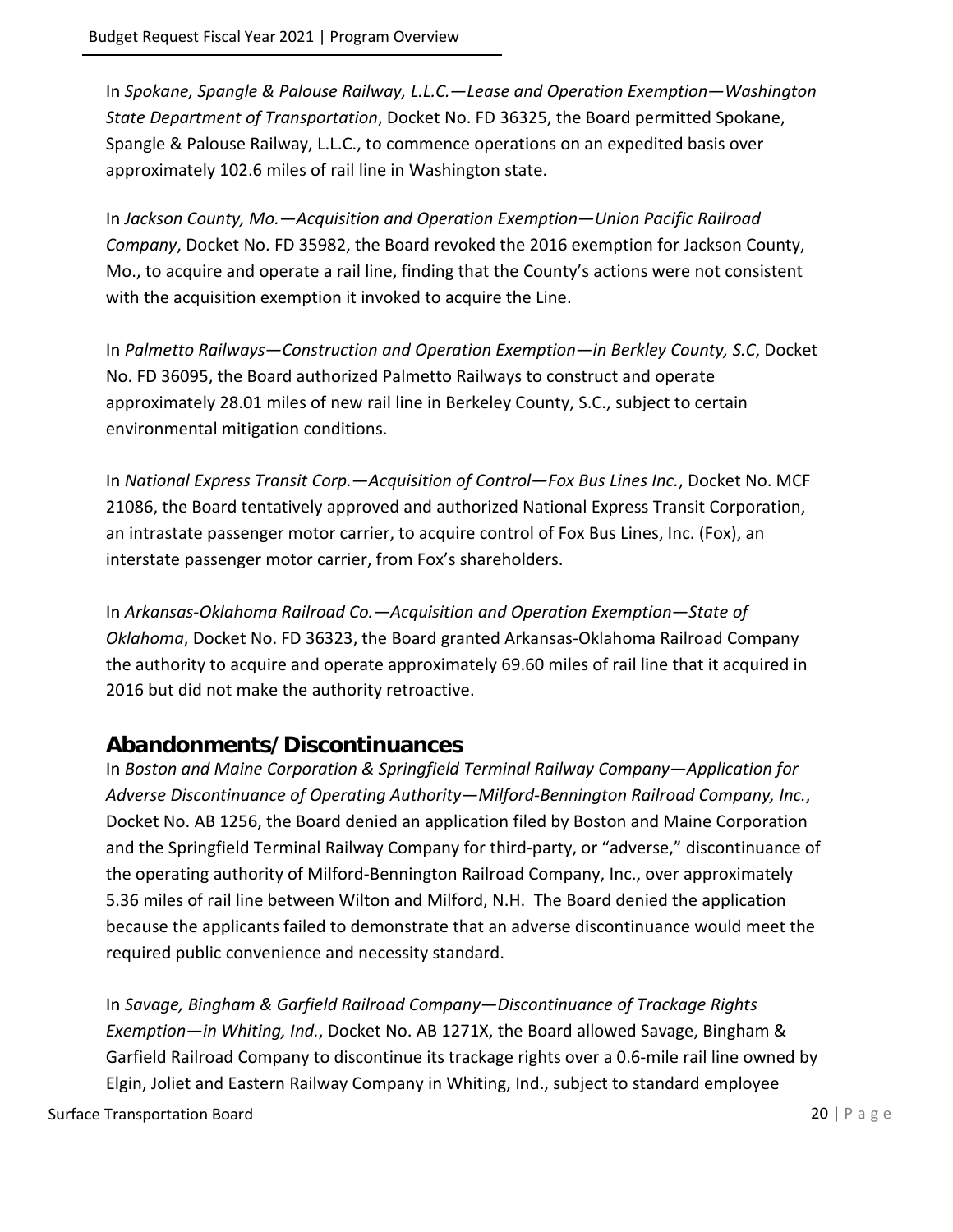protective conditions.

In *Union Pacific Railroad Company—Abandonment Exemption—in Douglas County, Neb.*, Docket No. AB 33 (Sub-No. 336X), the Board allowed UP to end its common carrier obligation to provide freight rail service over approximately 0.28 miles of rail line in Douglas County, Neb., subject to environmental conditions and standard employee protections.

In *Canton Railroad Company—Abandonment Exemption—in Baltimore City, Md.*, Docket No. AB 193 (Sub-No. 3X), the Board allowed Canton Railroad Company to end its common carrier obligation to provide freight rail service over approximately 0.23 miles of rail line in Baltimore City, Md., subject to environmental conditions and standard employee protective conditions.

In *Providence and Worcester Railroad Company—Discontinuance of Service Exemption—in Middlesex County, Conn.*, Docket No. AB 254 (Sub-No. 11X), the Board permitted Providence and Worcester Railroad Company to discontinue rail service over an approximately 0.74-mile rail line in Portland, Conn., subject to standard employee protective conditions.

In *Savage Davenport Railroad Co.—Discontinuance of Service Exemption—in Scott County, Iowa*, Docket No. AB 1277X, the Board allowed Savage Davenport Railroad Company to discontinue service over an approximately 2.8-mile rail line owned by the City of Davenport, in Scott County, Iowa, subject to standard employee protective conditions. The Board subsequently modified the effective date of the exemption and directed the City to provide the Board a status update regarding its efforts to secure a replacement operator for the line.

In *New York & Greenwood Lake Railway—Abandonment Exemption—in Bergen and Passaic Counties, N.J.*, Docket No. AB 1273X et al., the Board allowed New York & Greenwood Lake Railway to end its common carrier obligation to provide freight rail service over approximately 1.1 miles of rail line in Bergen and Passaic Counties, N.J., subject to environmental, historic preservation, and standard employee protective conditions.

#### <span id="page-20-0"></span>**Petitions for Reconsideration or Reopening**

A party may file a discretionary appeal to the Board to reconsider or reopen a decision by: (1) presenting new evidence or substantially changed circumstances that have a material impact on the Board's action, or (2) demonstrating that material error occurred. In FY 2019, the Board issued decisions denying petitions for reconsideration or reopening in a number of dockets, including:

*Jimmy Lee Waneck and Starr Swearingen Waneck, et al.—Petition for Declaratory Order*, Docket No. FD 36167.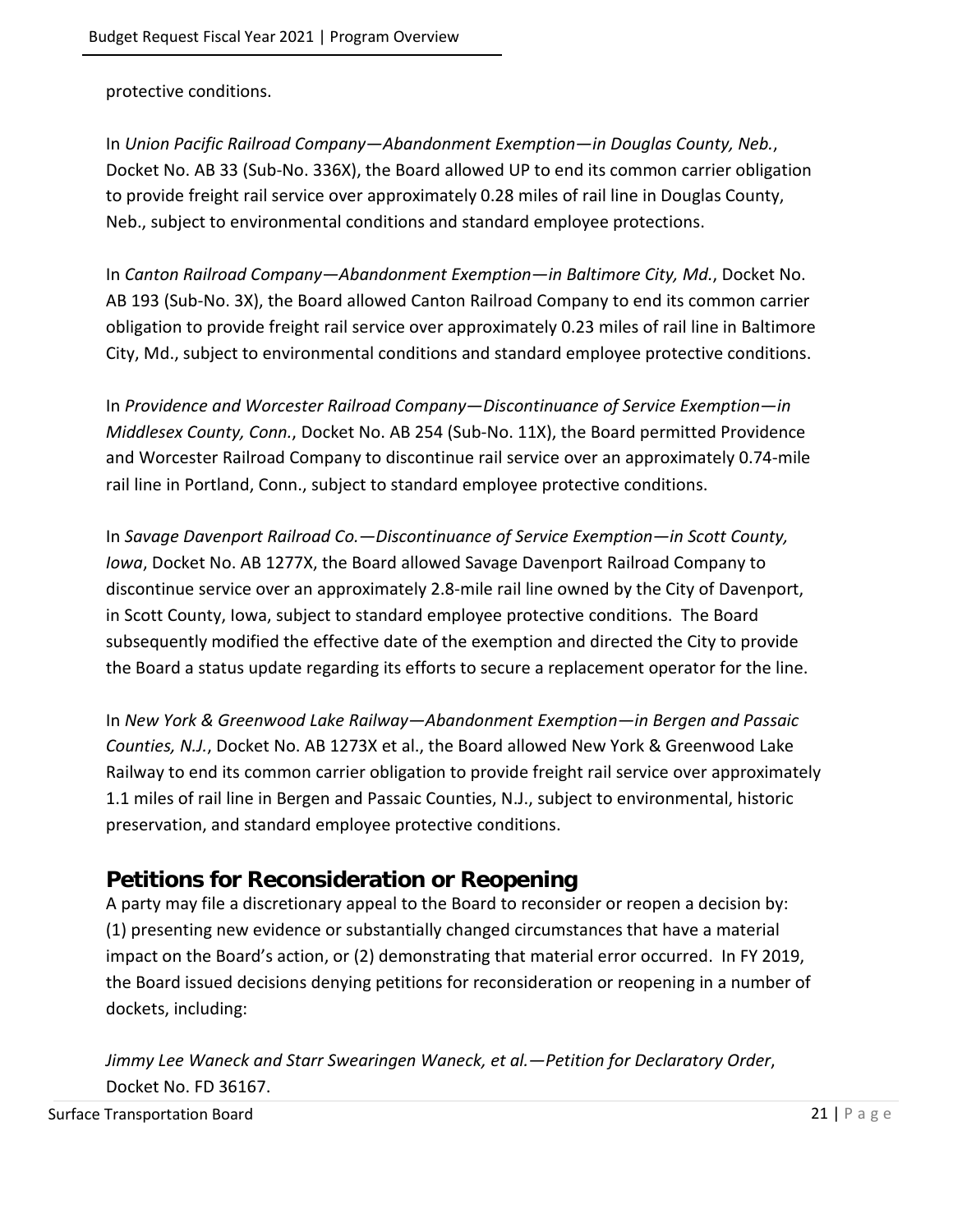*Canadian National Railway Company and Grand Trunk Corporation—Control—EJ&E West Company*, Docket No. FD 35087 (Sub-No. 8).

*Eastside Community Rail, LLC—Acquisition and Operation Exemption—GNP RLY Inc.*, Docket No. FD 35692, et al.

*Oakland Global Rail Enterprise—Petition for Declaratory Order*, Docket No. FD 36168. *Union Pacific Railroad Company—Abandonment—in Carver and Scott Counties, Minn.*, Docket No. AB 33 (Sub-No. 255).

#### <span id="page-21-0"></span>**Uniform Railroad Costing System Update**

The Board continues to work towards modernizing URCS. In light of the comments from stakeholders, and recognizing the need for additional study, the Board discontinued its proceeding in Review of the General Purpose Costing System, Docket No. EP 431 (Sub-No. 4). The Board is in the process of assessing how URCS might best be updated.

#### <span id="page-21-1"></span>**Environmental Review**

The Board considers environmental impacts in its decision-making process under the National Environmental Policy Act (NEPA), 42 U.S.C. §§ 4321-4370i and related laws. By preparing the requisite environmental reviews and inviting the public to participate in the Board's environmental review process, the Board ensures its compliance with NEPA. The Board documents its NEPA findings by preparing Environmental Impact Statements (EIS) and Environmental Assessments (EA), which assess the potential environmental impacts that could result from a Board decision. The EISs and EAs currently being prepared by the Board's Office of Environmental Analysis (OEA) vary in scope and location.

During FY 2019, the Board worked on 14 EISs and 36 EAs in rail projects, comprising rail line constructions and rail line abandonments. Some of these cases have not been formally filed with the Board, but OEA has begun the environmental reviews to ensure a streamlined approach to these infrastructure projects.

#### *Environmental Impact Statements*

The EISs addressed projects such as the construction of an 80-mile rail line to ship commodities from the Uinta Basin in Utah. The Board also served as a cooperating agency in three Federal environmental construction reviews. The Board is also monitoring environmental mitigation in two completed rail construction cases, one in Alaska and one in Texas.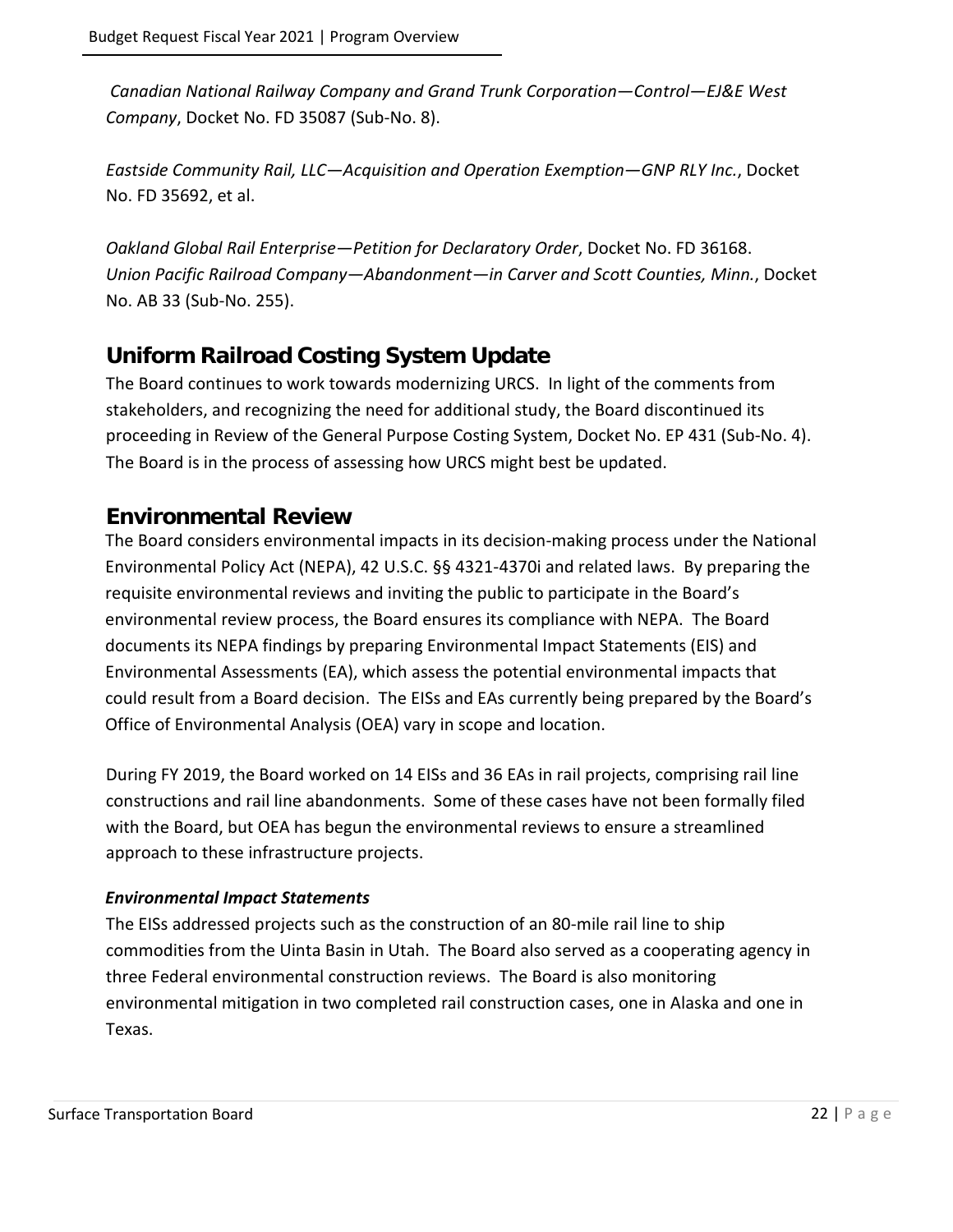#### *Environmental Assessments*

The EAs addressed six rail line constructions and 27 rail line abandonments. These EAs included 28 miles of new rail line construction to connect shippers, including: Volvo Cars North America, to the rail network in Berkeley County, S.C.; 2,600 feet of new track to connect to a marine terminal in Galveston, Tex.; and route modifications to 11 miles of a previously approved rail line construction and acquisition in Moses Lake, Wash. In addition, the Board has conducted oversight and monitoring for two joint-easement transactions in Illinois and in Indiana and Kentucky. Finally, the Board has continued working towards completion of the National Historic Preservation Act requirements for a complex rail line abandonment in Jersey City, N.J.

#### *Categorical Exclusions*

During FY 2019, 143 cases before the Board fell within a categorical exclusion from NEPA review. These cases included acquisitions, leases, operating exemptions, declaratory orders, rulemakings, transactions involving corporate changes, and certain discontinuances.

#### <span id="page-22-0"></span>**Alternative Dispute Resolution**

The Board has established arbitration and mediation rules to encourage parties informally to help resolve disputes and avoid costly litigation, and the Board actively encourages parties to use alternative dispute resolution. Mediation efforts have facilitated the settlement of cases and satisfactorily addressed other conflicts; however, no parties have yet agreed to participate in Board-sponsored arbitration. Successful mediation settlements result in significant savings of litigation expenses to the parties, allow both sides to reach mutually satisfactory agreements, and make available the Board's limited staff resources to work on other matters. The Board engaged the expertise of the Federal Mediation and Conciliation Service in FY 2019 to conduct Board-sponsored mediations with agency staff. This partnership has greatly enhanced the Board's mediation services offered to our stakeholders. In FY 2019, the Board held seven mediations, one of which reached successful resolution, and three of which are ongoing.

#### <span id="page-22-1"></span>**Public Outreach and Informal Dispute Resolution**

Through the RCPA program in the Board's Office of Public Assistance, Governmental Affairs, and Compliance, the Board continues to provide shippers, state and local governments, and members of the public with an accessible and effective resource for resolving disputes with rail carriers on an informal basis. RCPA works to resolve conflicts that would otherwise be submitted to the Board for adjudication, thereby conserving stakeholder and agency resources.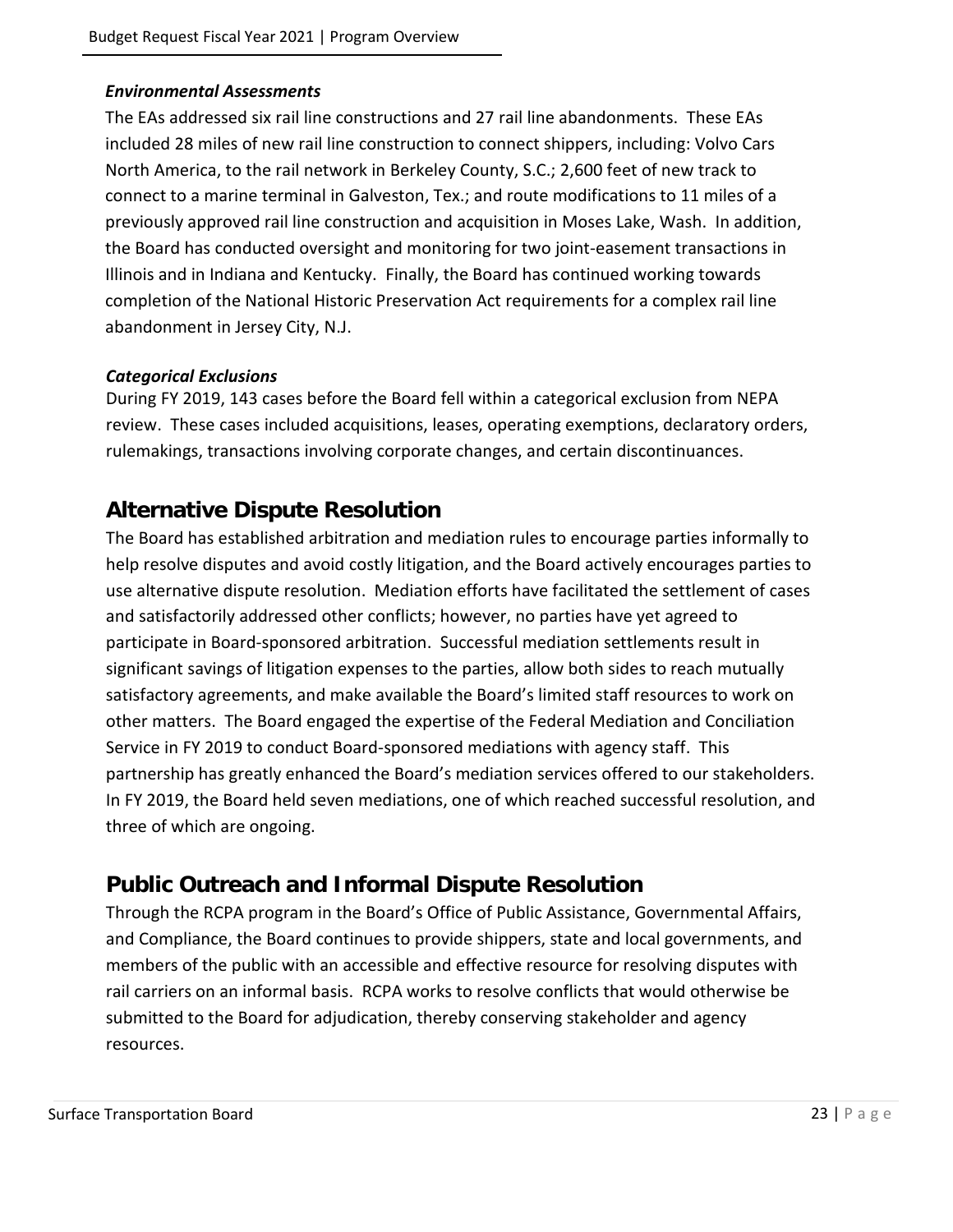In FY 2019, RCPA handled 1,624 inquiries from stakeholders, of which 215 pertained to shipper-railroad disputes. RCPA worked with parties to successfully resolve matters related to timely fulfillment of car orders, availability of rail resources, track maintenance, interchange operations, inter-carrier disputes, switching services, car storage, rates and charges, and responsibility for spur track.

RCPA also informally assisted customers of household goods (HHG) moving companies to resolve service and rate disputes. The Federal Motor Carrier Safety Administration (FMCSA) has primary regulatory jurisdiction in this area. RCPA maintained its informal engagement with FMCSA to discuss HHG trends and with the Federal Maritime Commission (FMC) to discuss issues of common interest. Also, an RCPA staff member serves on an HHG consumer protection working group established under the FAST Act of 2015, Pub. L. No. 114-94, 129 Stat. 1312.

In addition to its dispute resolution function, RCPA also serves as a liaison between the public and the Board. RCPA fields inquiries from Board practitioners as well as from members of the public to provide those parties with a better understanding of Board regulations, rules, and procedures.

#### <span id="page-23-0"></span>**Court Actions**

In FY 2019, the Office of the General Counsel (OGC) handled a variety of cases on behalf of the Board. In a case involving a wood pellet transloading facility, the First Circuit upheld a Board determination that federal preemption would bar a municipality's regulation of various railroad activities, including bagging, palletizing, and shrink-wrapping. *Del Grosso v. STB*, 898 F.3d 139 (1st Cir. 2018).

In a case involving an NS/Delaware & Hudson (D&H) acquisition transaction and a separate case involving D&H's discontinuance of nearby unused trackage rights, the Third Circuit denied petitions by Eric Strohmeyer and CNJ Rail Corporation for panel rehearing and rehearing en banc in both appeals. *Strohmeyer v. STB*, No. 16-4362 (3d Cir. Dec. 21, 2018); *Strohmeyer v. STB*, No. 16-4435 (3d. Cir. July 3, 2018). Subsequent petitions for certiorari were denied by the U.S. Supreme Court. *Strohmeyer v. STB*, No. 18-805 (U.S. Mar. 18, 2019); *Strohmeyer v. STB;* No. 18-1481 (U.S. Oct. 7, 2019).

In a rate reasonableness case, *Consumers Energy Co. v. CSX Transportation, Inc.*, Docket No. NOR 42142, the Board's decision granting relief to the shipper was appealed to the D.C. Circuit by both the shipper and the railroad. Before briefing, the case was settled by the parties. *Consumers Energy Co. v. STB*, No. 18-1259 (D.C. Cir. Jan. 25, 2019).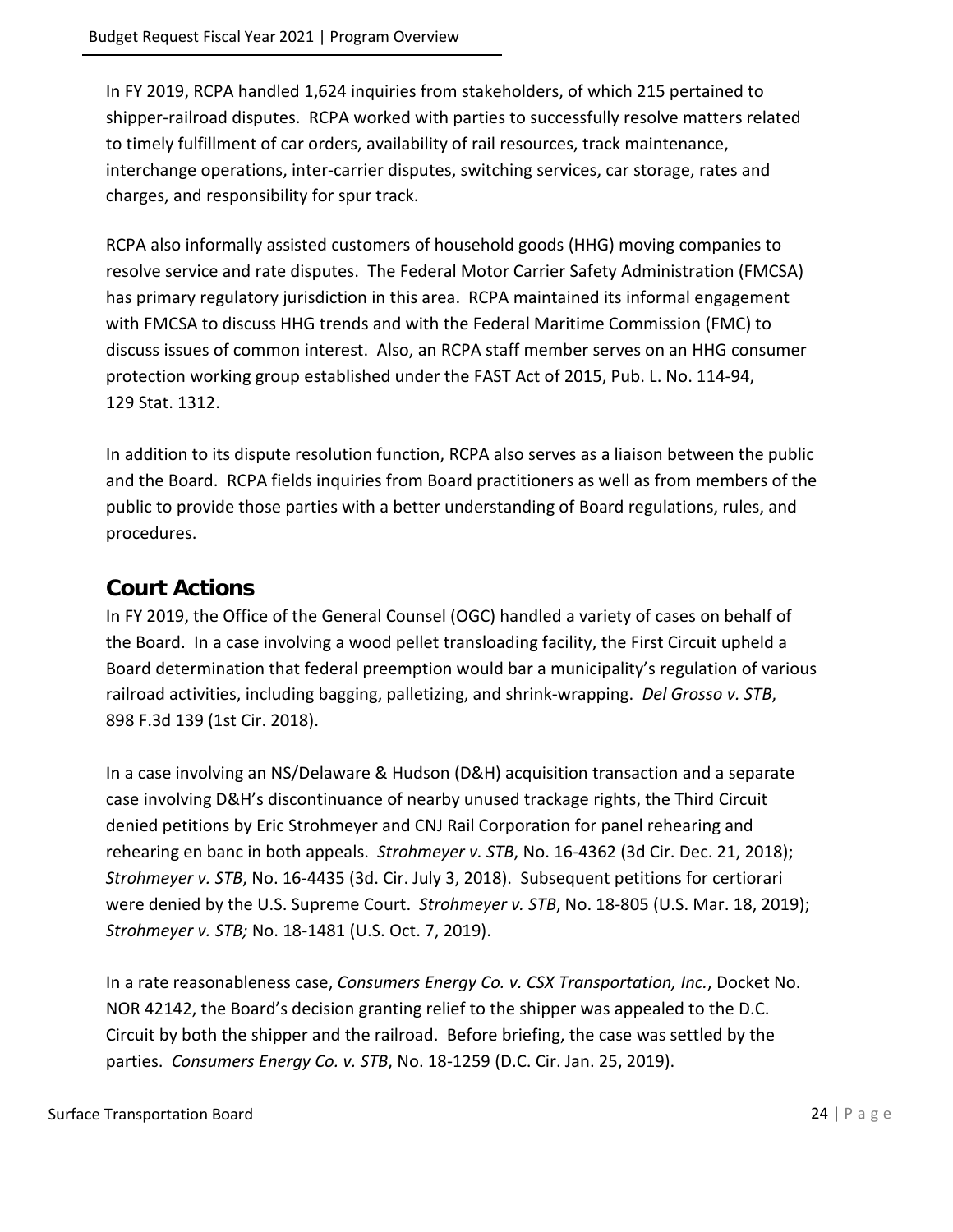In a case involving the constitutionality of the provision of the Passenger Rail Investment and Improvement Act of 2008 (PRIIA), Pub. L. No. 110 432, 122 Stat. 4848, regarding on-time performance standards to be issued by Federal Railroad Administration (FRA) and Amtrak, the U.S. Supreme Court denied requests that the Court reverse an earlier D.C. Circuit decision ultimately finding the operative portion of the law to be constitutional. Board counsel worked on the matter with lead counsel from the Department of Justice. *Ass'n of Am. R.Rs. v. DOT*, No. 18-976 (U.S. June 3, 2019).

In a case having implications for several agencies whose decisions are reviewed under the Hobbs Act, the U.S. Supreme Court held that an agency's "interpretive rule"—one that simply advises the public of the agency's construction of the statutes and rules it administers—can be challenged at any time when applied to a party that was not in a position to challenge it when it was issued by the agency. Board counsel worked on the matter with lead counsel from the Department of Justice. *PDR Network v. Carlton & Harris Chiropractic*, No. 17-1705 (U.S. June 20, 2019).

In a case involving state taxes that allegedly discriminated against rail carriers in violation of 49 U.S.C. § 11501(b)(4), the United States filed an amicus curiae brief, incorporating recommendations from the Board, opposing petitions for a writ of certiorari. The Supreme Court denied the petitions. *Ala. Dep't of Rev. v. CSX Transp. Inc.*, No. 18-447 (U.S. June 24, 2019); *CSX Transp. Inc. v. Ala. Dep't of Rev.*, No. 18-612 (U.S. June 24, 2019).

In a case involving rail fuel surcharges, the Board's motion to dismiss a petition for a writ of mandamus asking the court to direct Board action following up on an advanced notice of proposed rulemaking was granted after the Board issued a decision discontinuing the matter. *In re W. Coal Traffic League*, No. 19-1080 (D.C. Cir. filed Sept. 12, 2019).

During FY 2019, the Board also continued to defend in court its decisions regarding BNSF terminal trackage rights in *Kansas City Southern v. STB*, No. 16-1308 (D.C. Cir.) (currently in mediation); and its decisions denying petitions to revoke exemptions permitting operations by *Ballard Terminal Railroad & Eastside Community Rail in Snohomish County, Wash. v. STB*, Nos. 19-1030 & 19-116 (D.C. Cir.).

### <span id="page-24-0"></span>**Other Legal Matters**

The OGC continued to handle a wide variety of other legal matters, including matters involving the Freedom of Information Act, the Privacy Act, the Paperwork Reduction Act, the Equal Employment Opportunity Act, NEPA, the National Historic Preservation Act, the National Trails System Act, the Federal Advisory Committee Act, FISMA, the Federal Information Technology Acquisition Reform Act, and the Federal Managers Financial Integrity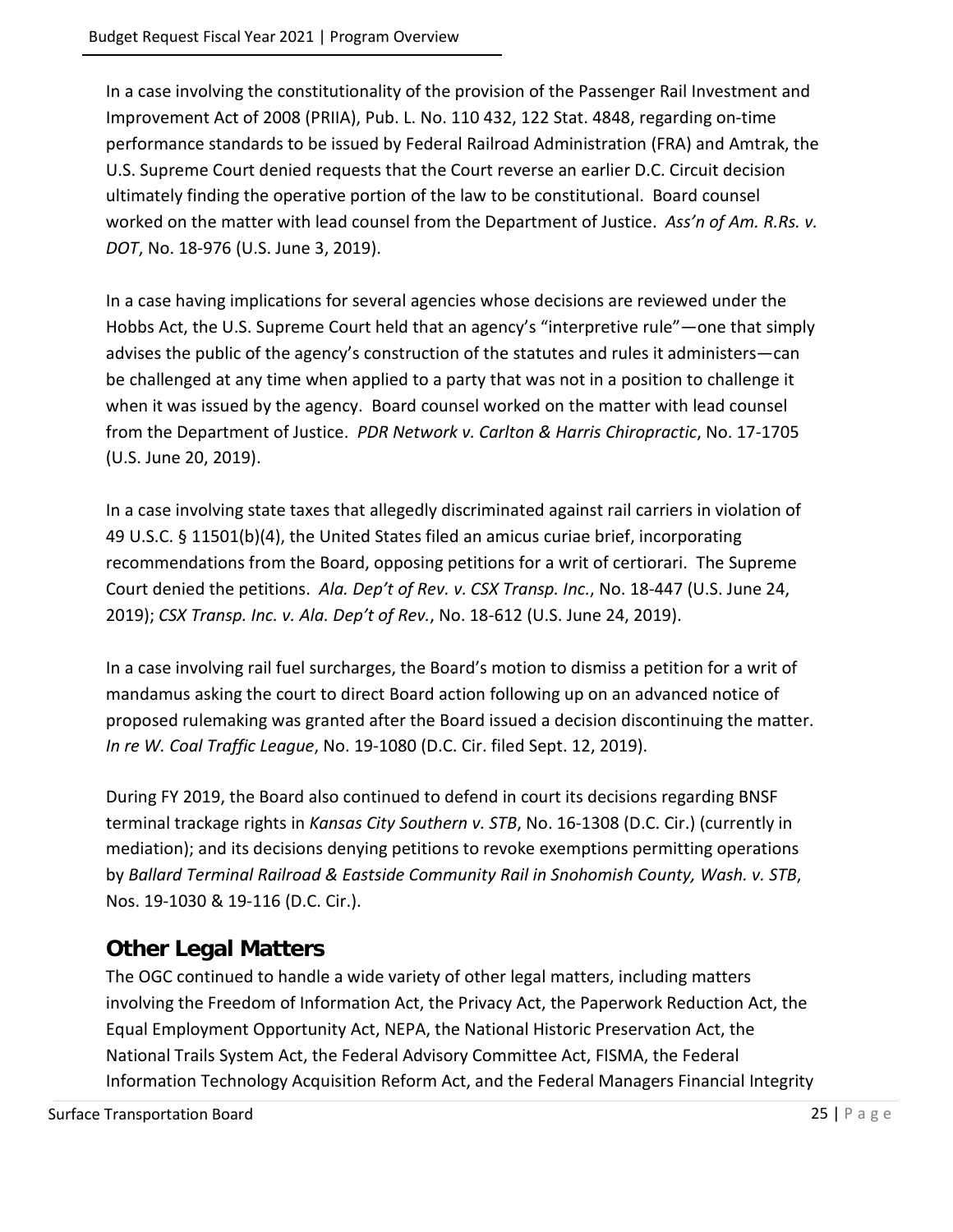Act. In addition, OGC provided legal counsel on ethics issues and government contracting, and participated in the Administrative Conference of the United States.

#### <span id="page-25-0"></span>**Advisory Committees**

During FY 2019, the Board hosted meetings for three transportation advisory committees of which the Board members are ex-officio members.

Established under the ICC Termination Act of 1995, the Railroad-Shipper Transportation Advisory Council (RSTAC) advises the Board, the Secretary of Transportation, and Congress on railroad-transportation policy issues of particular importance to small shippers and small railroads, such as rail-car supply, rates, and competitive matters. Its 15 appointed members consist of senior officials representing large and small shippers, large and small railroads, and one at-large representative. The Secretary of Transportation and the Board members are ex-officio members. RSTAC holds meetings quarterly.

The Rail Energy Transportation Advisory Committee (RETAC) was created in 2007 to provide advice and guidance to the agency on emerging issues concerning the rail transportation of energy resources such as coal, crude oil, ethanol, and other biofuels. The 25 voting members of RETAC represent a balance of stakeholders, including large and small railroads, coal producers, electric utilities, the biofuels industry, the petroleum production industry, and the private railcar industry. RETAC holds meetings twice per year.

The National Grain Car Council (NGCC) assists the Board in addressing issues concerning grain transportation by fostering communication among railroads, shippers, rail-car manufacturers, and the government. The NGCC, which meets once a year, is composed of 14 representatives from Class I railroads, seven from Class II and Class III railroads, 14 from grain shippers and receivers, and five from private rail car owners and manufacturers.

#### <span id="page-25-1"></span>**Amtrak and Passenger Rail**

During FY 2019, STB staff monitored Amtrak performance through publicly available information and responded to informal inquiries about Amtrak and PRIIA, as needed. Agency staff also met regularly with Amtrak staff to discuss Amtrak's publicly available, monthly, ontime performance operating statistics. Amtrak had previously brought two on-time performance cases under PRIIA before the Board. But the Board dismissed those cases, without prejudice, after the U.S. Court of Appeals for the D.C. Circuit initially found section 207 of PRIIA—the provision under which the FRA/Amtrak regulations governing on-time performance had been adopted—to be unconstitutional. The Board had attempted to fill in the gap and adopt its own on-time performance rules under section 213 of PRIIA, but the U.S. Court of Appeals for the Eighth Circuit rejected that approach. Ultimately, however, in a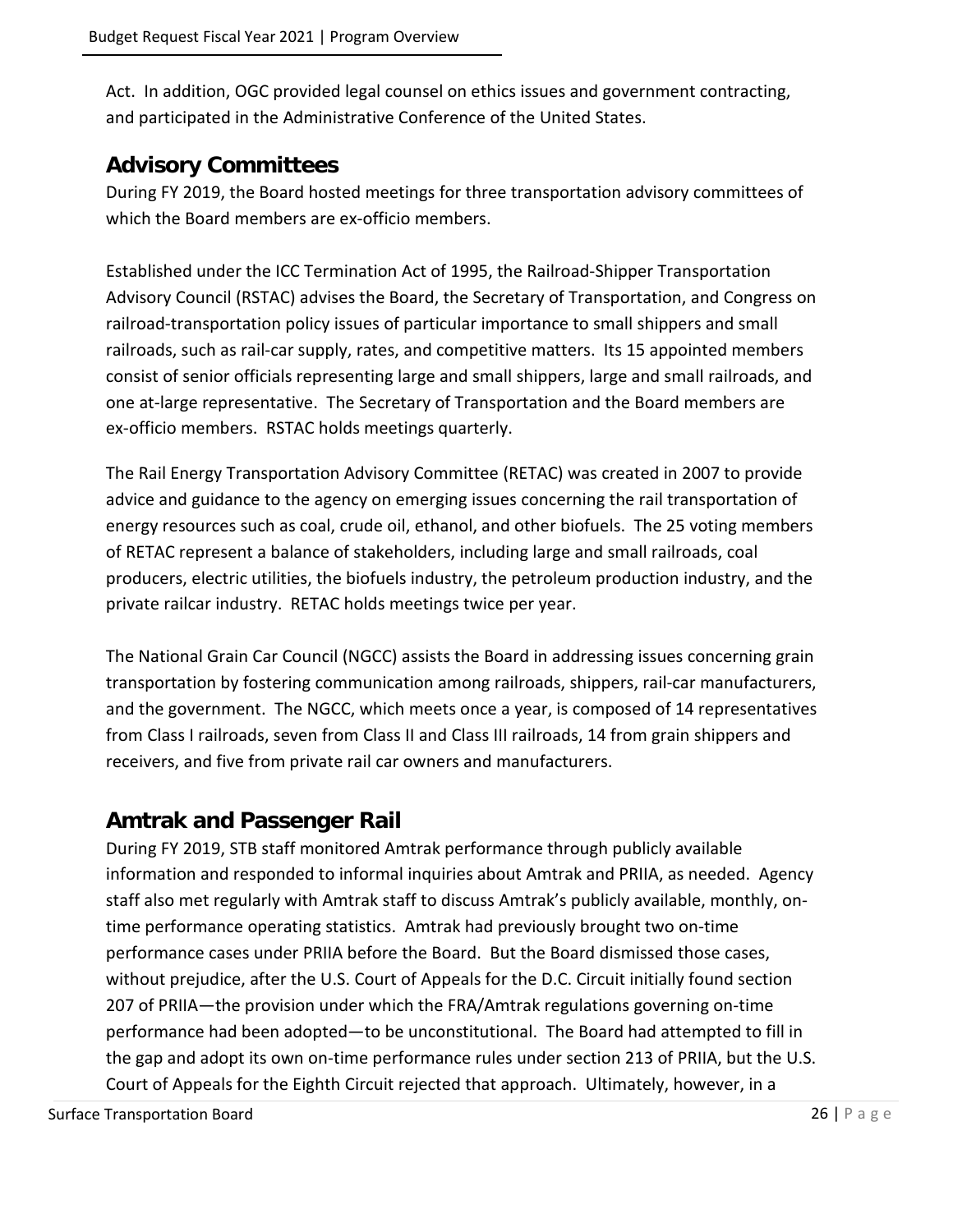subsequent decision, the D.C. Circuit held the operative provision of PRIIA section 207 to be constitutional (although it did not reinstate the FRA/Amtrak on-time performance regulations). On June 3, 2019, the U.S. Supreme Court denied a petition filed by the Association of American Railroads for a writ of certiorari, meaning that the latest D.C. Circuit opinion finding the operative portion of section 207 to be constitutional stands. FRA and Amtrak must now promulgate new on-time performance regulations for the Board's investigative authority under PRIIA section 213 to become effective.

The Board issued a number of decisions concerning Amtrak-related matters: In *Application of the National Railroad Passenger Corporation Under 49 U.S.C. § 24308(a)— Canadian National Railway Company*, Docket No. FD 35743, the Board issued interim findings and guidance to Amtrak and Illinois Central Railroad Company and Grand Trunk Western Railroad Company (subsidiaries of CN) and initiated Board-sponsored mediation in an effort to establish reasonable terms and compensation for Amtrak's use of the carriers' facilities (including rail lines) and services.

In *Petition By National Railroad Passenger Corporation for Proceedings Under 49 U.S.C. § 24903(c)(2)*, Docket No. FD 36332, the Board required Amtrak to continue to provide the Northeast Illinois Regional Commuter Railroad Corporation and the Commuter Rail Division of the Regional Transportation Authority (collectively, Metra) access to Chicago Union Station on an interim basis. The Board also instituted a proceeding to determine the compensation that Metra must pay Amtrak for the use of Chicago Union Station and issued a procedural schedule.

In *Petition By The Southeastern Pennsylvania Transportation Authority for Relief Under 49 U.S.C. § 24903*, Docket No. FD 36281, the Board instituted a proceeding to determine compensation for use by the Southeastern Pennsylvania Transportation Authority (SEPTA) of certain Amtrak passenger rail stations and parking facilities, required Amtrak to continue to provide SEPTA access to the stations and facilities on an interim basis, and granted a joint motion to hold the proceeding in abeyance.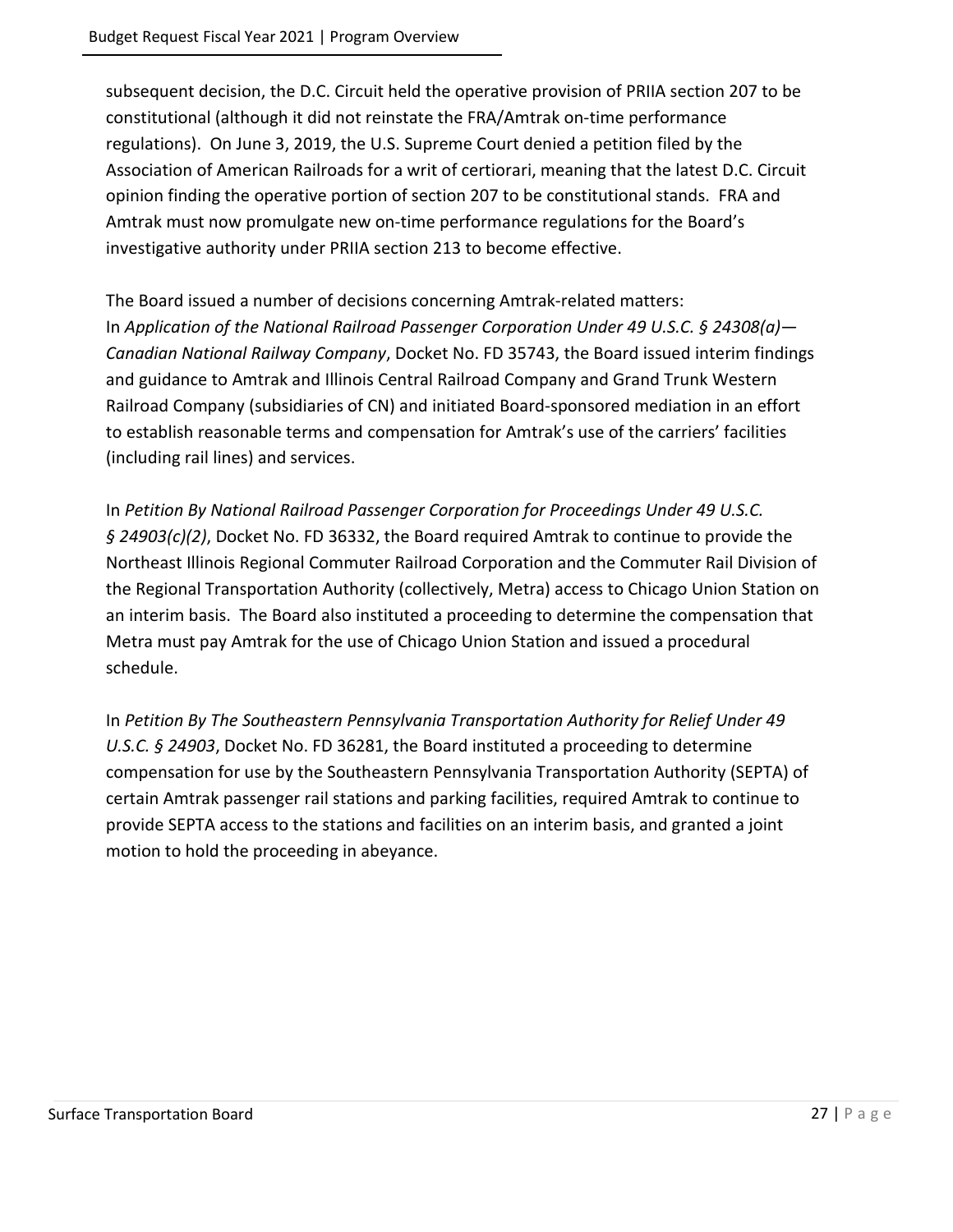# **Budget Data**

## **Dollar Cost: Comparison by Object Classification, FYs 2019–2021**

<span id="page-27-5"></span><span id="page-27-4"></span><span id="page-27-3"></span><span id="page-27-2"></span>**(as of 9/30/2019)**

(dollar amounts in thousands)

| FY 2019: \$35,258 | FY 2020: \$37,100 | FY 2021: \$37,500 |
|-------------------|-------------------|-------------------|
|                   |                   |                   |

<span id="page-27-1"></span><span id="page-27-0"></span>

| <b>CATEGORY OF OBLIGATION4</b>      | FY 2019 Actual |                            | FY 2020 Request |                            | FY 2021 Request |                            |
|-------------------------------------|----------------|----------------------------|-----------------|----------------------------|-----------------|----------------------------|
|                                     | <b>Dollars</b> | Percent of<br><b>Total</b> | <b>Dollars</b>  | Percent of<br><b>Total</b> | <b>Dollars</b>  | Percent of<br><b>Total</b> |
| Personnel Compensation and Benefits | \$21,382       | 61%                        | \$25,150        | 67%                        | \$26,305        | 70%                        |
| Rent, Utilities, and Security       | 4,635          | 13%                        | 4,345           | 12%                        | 3,940           | 11%                        |
| Services <sup>5</sup>               | 7,835          | 22%                        | 5,469           | 15%                        | 5,294           | 14%                        |
| Other <sup>6</sup>                  | 1,406          | 4%                         | 2,136           | 6%                         | 1,961           | 5%                         |
| TOTAL <sup>7</sup>                  | \$35,258       | 100%                       | \$37,100        | 100%                       | \$37,500        | 100%                       |

<sup>4</sup> Note: Dollars may not add due to rounding in this and subsequent charts.

<sup>&</sup>lt;sup>5</sup> Services include, but are not limited to, obligations for contractor staff (IT services; financial management, internal controls, and financial audits), software licenses, and the Working Capital Fund.

 $6$  Other includes budget object classes such as equipment, supplies, reimbursable collections, travel, training, printing, postage and contractual mail, and miscellaneous services.

 $<sup>7</sup>$  Includes funds obligated for Requests for Proposals (RFPs) and other procurement actions that have not yet been awarded.</sup>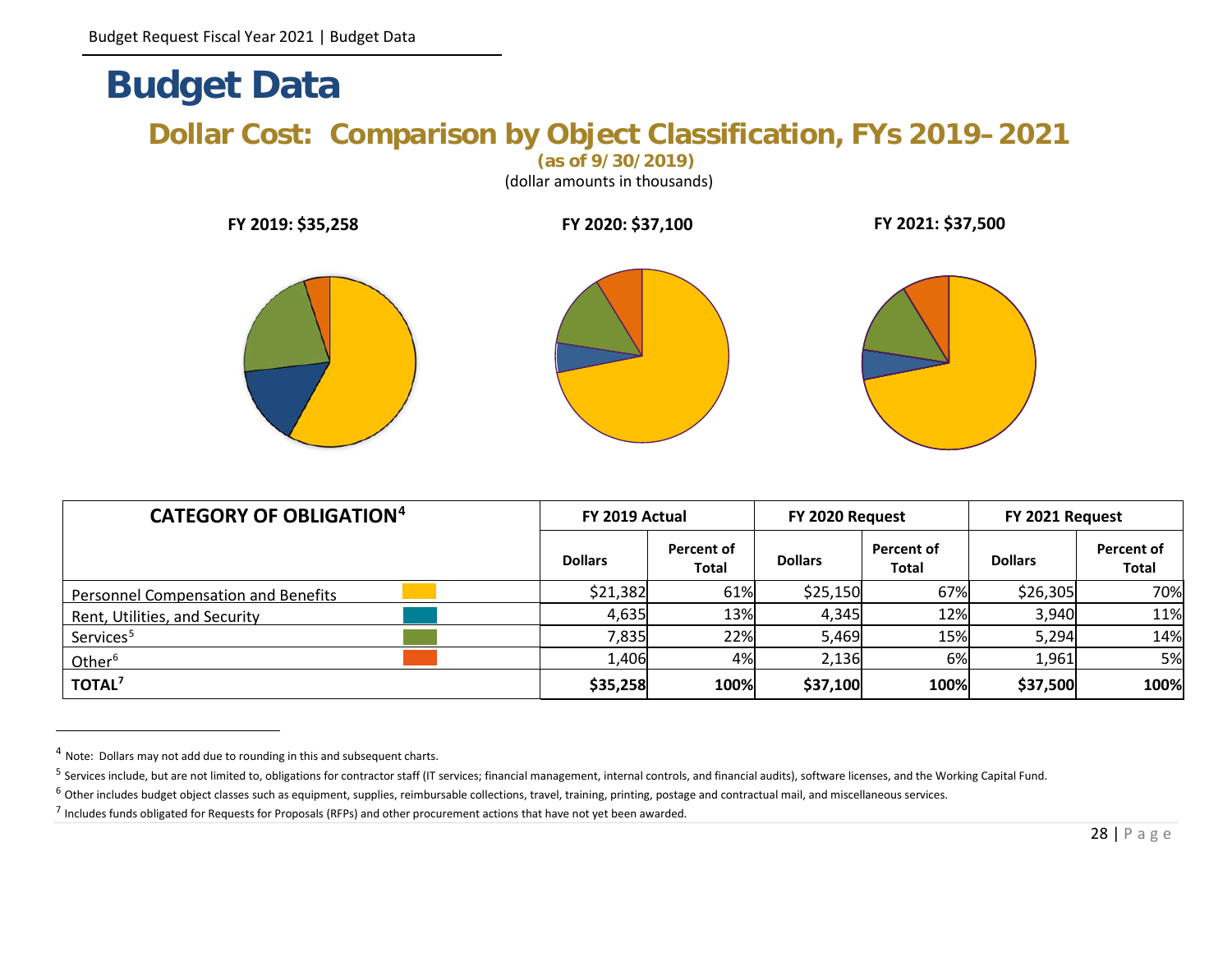# **Analysis of Change by Object Classification, FYs 2019–2021**

(dollar amounts in thousands)

<span id="page-28-0"></span>

|                                                                                         | FY 2019<br><b>Actual Obligations</b><br>(as of 9/30/19) | <b>FY 2020</b><br>Request | FY 2021<br>Request | FY 2020-21<br>Change | Percentage<br>Change |
|-----------------------------------------------------------------------------------------|---------------------------------------------------------|---------------------------|--------------------|----------------------|----------------------|
| <b>Personnel Compensation and Benefits</b>                                              | \$21,382                                                | \$25,150                  | \$26,305           | \$1,155              | 5%                   |
| <b>Non-personnel Obligations</b>                                                        |                                                         |                           |                    |                      |                      |
| <b>Rent and Utilities</b>                                                               | \$3,540                                                 | \$3,400                   | \$3,000            | $-400$               | $-12%$               |
| Security                                                                                | 1,095                                                   | 945                       | 940                | -5                   | $-1%$                |
| Information Technology                                                                  | 5,097                                                   | 2,341                     | 3,824              | 1,483                | 63%                  |
| Interagency Agreements and Technical<br><b>Services</b>                                 | 2,268                                                   | 2,710                     | 1,040              | $-1,670$             | $-62%$               |
| <b>Working Capital Fund</b>                                                             | 470                                                     | 418                       | 430                | 12                   | 3%                   |
| <b>Travel and Transportation</b>                                                        | 50                                                      | 130                       | 130                | $\Omega$             | 0%                   |
| Training                                                                                | 30                                                      | 150                       | 75                 | $-75$                | $-50%$               |
| Office Supplies and Subscriptions (Legal and<br>Periodicals)                            | 362                                                     | 386                       | 356                | $-30$                | $-8%$                |
| Miscellaneous Services (e.g. Health, Employee<br>services, and Security Investigations) | 228                                                     | 220                       | 150                | $-70$                | $-32%$               |
| Reimbursable Obligations (Offsetting<br>Collections)                                    | 736                                                     | 1,250                     | 1,250              | 0                    | 0%                   |
| Non-personnel Obligations (Total)                                                       | \$13,876                                                | \$11,950                  | \$11,195           | (\$755)              | $-6%$                |
| <b>Total Obligations</b>                                                                | \$35,258                                                | \$37,100                  | \$37,500           | 400                  | 1%                   |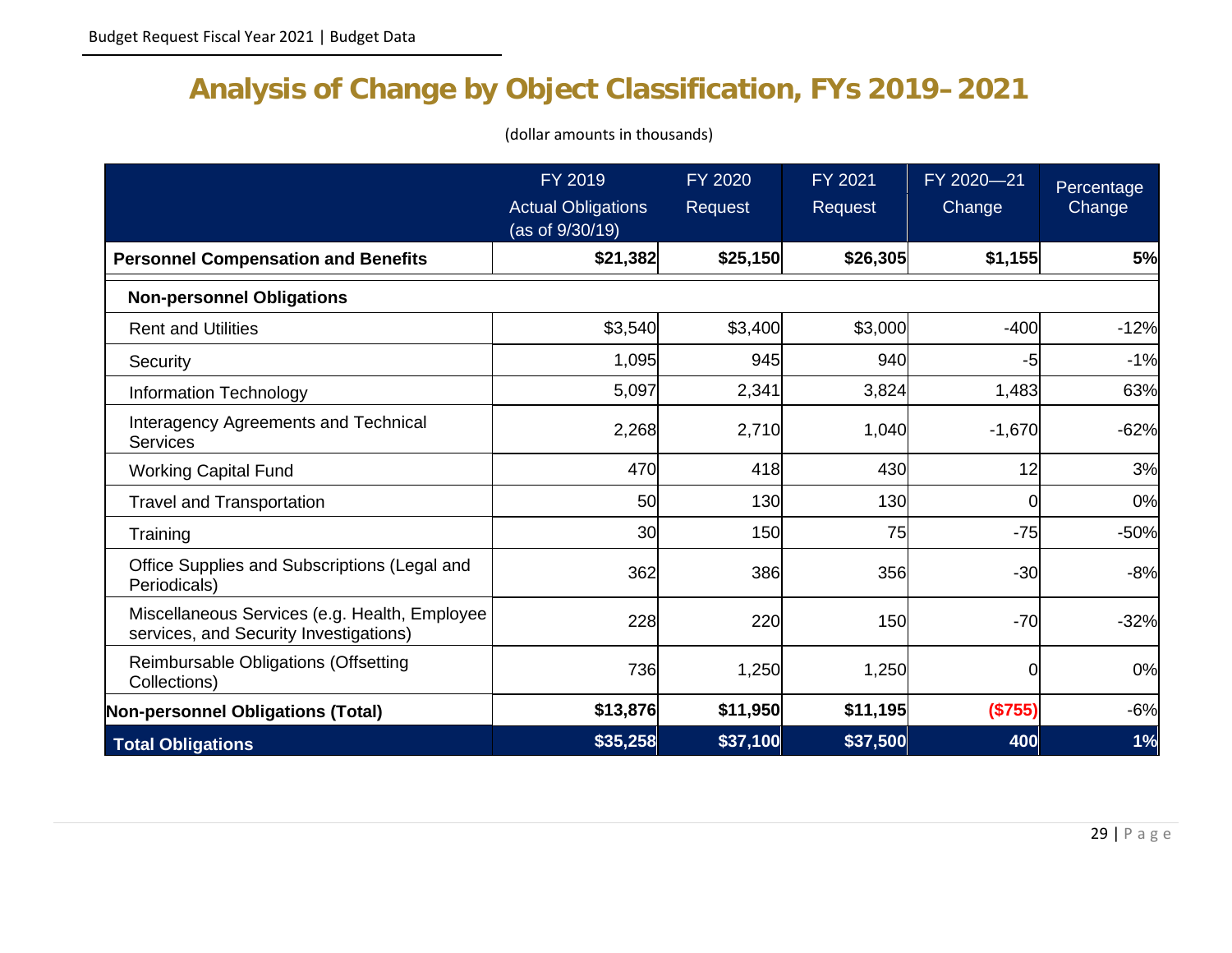# **Workload Summary**

<span id="page-29-0"></span>

| <b>Workload Category</b>               | <b>FY 2019</b> | <b>FY 2020</b>  | <b>FY 2021</b>  |
|----------------------------------------|----------------|-----------------|-----------------|
|                                        | <b>Actual</b>  | <b>Estimate</b> | <b>Estimate</b> |
|                                        |                |                 |                 |
| Alternative Dispute Resolution         |                |                 |                 |
| Arbitrations                           | $\mathbf 0$    | $\overline{0}$  | $\Omega$        |
| <b>Informal Dispute Resolution</b>     | 204            | 180             | 180             |
| <b>Mediations</b>                      | 7              | 5               | 5               |
| <b>Audits</b>                          | 8              | $\overline{7}$  | $\overline{7}$  |
| Decisions                              |                |                 |                 |
| Complaints                             |                |                 |                 |
| Rate                                   | $\overline{7}$ | 17              | 17              |
| Non-Rate                               | 25             | 33              | 33              |
| <b>Declaratory Orders</b>              | 40             | 58              | 58              |
| <b>Ex Parte Proceeding Decisions</b>   |                |                 |                 |
| Rulemakings                            | 25             | 19              | 16              |
| Other                                  | 28             | 24              | 24              |
| Licensing                              |                |                 |                 |
| Applications/Petitions                 | 85             | 63              | 63              |
| Notices of Exemption                   | 224            | 202             | 202             |
| Other (incl. Grant Stamps)             | 68             | 75              | 75              |
| <b>Non-Rail Decisions</b>              | 3              | 10              | 10              |
| Other                                  | 10             | 22              | 22              |
| <b>Defensibility Assessments</b>       | 108            | 105             | 110             |
| <b>Depreciation Studies</b>            | 12             | 10              | 10              |
| <b>Economic Statistical Reports</b>    | 5              | 5               | 5               |
| Environmental                          |                |                 |                 |
| <b>Categorical Exclusions</b>          | 143            | 145             | 138             |
| <b>Environmental Assessments</b>       | 36             | 26              | 32              |
| <b>Environmental Impact Statements</b> | 14             | 10              | 8               |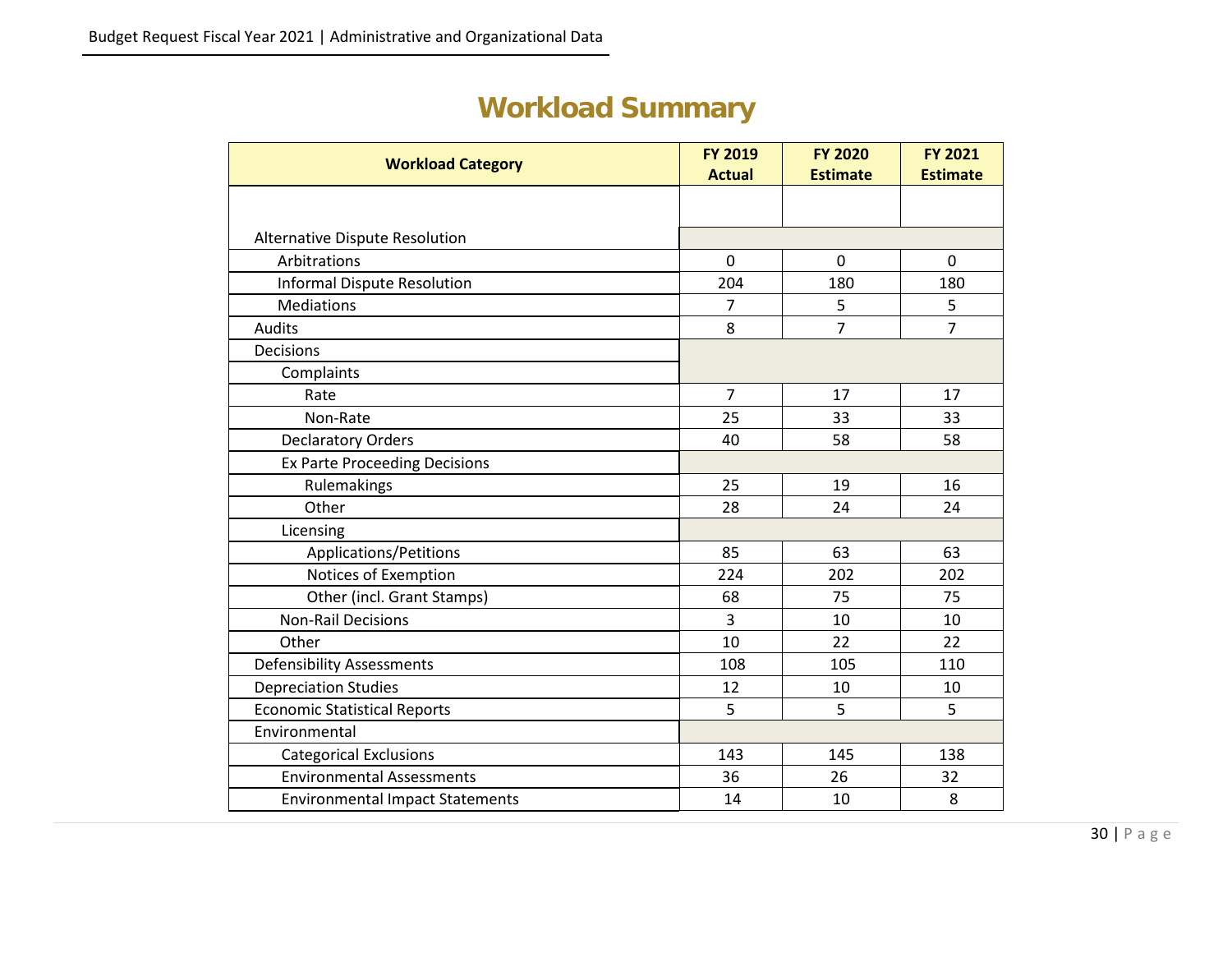| <b>Ethics Reviews</b>                                                            | 140            | 120          | 125          |
|----------------------------------------------------------------------------------|----------------|--------------|--------------|
| Fee Waiver Determinations                                                        | 17             | 12           | 12           |
| Advisory Committee Meetings (incl. Federal Advisory<br>Committee Act Committees) | 8              | 8            | 8            |
| <b>Filings</b>                                                                   | 1,975          | 2,000        | 2,000        |
| Freedom of Information Act (FOIA)Requests                                        | 46             | 45           | 50           |
| Investigations (pursuant to 49 U.S.C. § 11701)                                   | $\Omega$       | $\mathbf{1}$ | $\mathbf{1}$ |
| <b>Judicial Review</b>                                                           | 10             | 9            | 10           |
| <b>Outreach &amp; Communication</b>                                              |                |              |              |
| Conferences                                                                      | 22             | 20           | 20           |
| <b>Environmental Meetings</b>                                                    | 30             | 32           | 28           |
| <b>Ex Parte Meetings</b>                                                         | 12             | 10           | 10           |
| <b>Stakeholder Meetings</b>                                                      | 204            | 200          | 200          |
| <b>Public Forum</b>                                                              |                |              |              |
| <b>Hearings</b>                                                                  | 1              | $\mathbf{1}$ | $\mathbf{1}$ |
| <b>Listening Sessions</b>                                                        | 0              | 0            | 0            |
| <b>Oral Arguments</b>                                                            | $\overline{2}$ | 0            | $\mathbf 0$  |
| Other                                                                            | $\Omega$       | 0            | $\Omega$     |
| Rail Service Data Reports                                                        | 384            | 384          | 384          |
| Recordations                                                                     | 1,462          | 1,600        | 1,600        |
| <b>Section 5 Collaborative Discussions</b>                                       | 27             | 20           | 20           |
| <b>Technical Conferences</b>                                                     | 1              | 2            | 3            |
| <b>Waybill Requests</b>                                                          | 101            | 95           | 95           |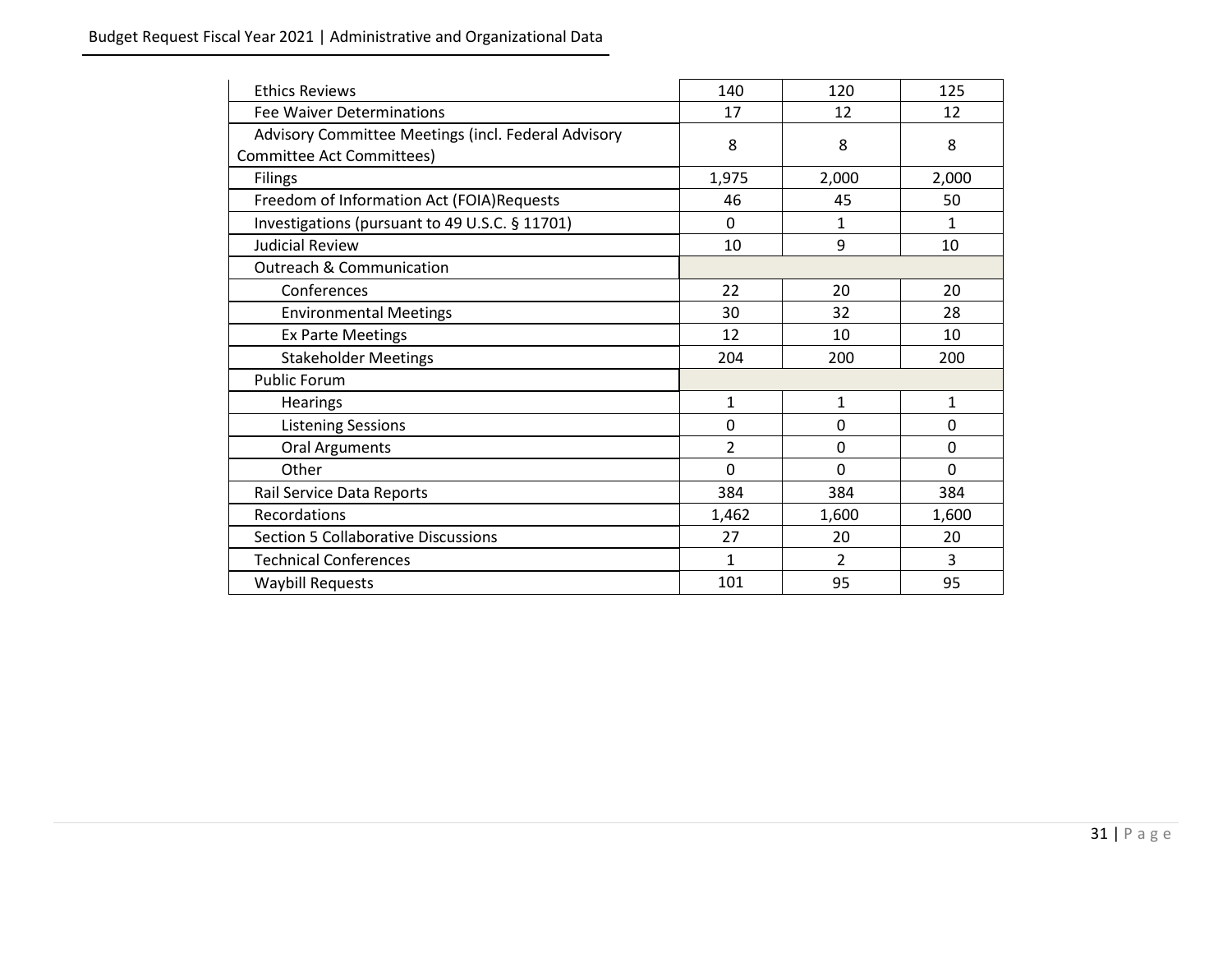#### **Strategic Goals and Annual Performance Measures (as of 9/30/2019)**

<span id="page-31-0"></span>

| Summary of Strategic Goals, Objectives, and Performance Measures                                           |                |                       |                       |
|------------------------------------------------------------------------------------------------------------|----------------|-----------------------|-----------------------|
| STRATEGIC GOAL 1: Protect the public interest in surface transportation matters.                           |                |                       |                       |
| Performance Goal 1: Facilitate greater understanding among and between carriers, shippers, and             |                |                       |                       |
| other stakeholders by supporting and participating in the work of the National Grain Car Council, the      | 2019           | 2020                  | 2021                  |
| Railroad-Shipper Transportation Advisory Council, and the Rail Energy Transportation Advisory              | Actual         | <b>Target</b>         | <b>Target</b>         |
| Committee.                                                                                                 |                |                       |                       |
| Performance Measure 1: Facilitate formal outreach efforts to promote effective compliance                  |                |                       |                       |
| programs by hosting a minimum of seven collaborative meetings a year to discuss emerging                   | <b>Met</b>     | Meet                  | Meet                  |
| challenges and industry trends with various stakeholder groups.                                            |                |                       |                       |
|                                                                                                            |                |                       |                       |
| Performance Goal 2: Encourage the voluntary resolution of rail operational and service-related issues      |                |                       |                       |
| involving shippers, railroads, state and local governments, and the public by providing informal access    | 2019<br>Actual | 2020<br><b>Target</b> | 2021<br><b>Target</b> |
| to the Board through the RCPA.                                                                             |                |                       |                       |
| Performance Measure 1: Informal inquiries and complaints from stakeholders and the public are              |                |                       |                       |
| responded to by RCPA within 3 days of receipt.                                                             | Met            | Meet                  | Meet                  |
|                                                                                                            |                |                       |                       |
| Performance Goal 3: Conduct responsive, impartial, and timely adjudications.                               | 2019           | 2020                  | 2021                  |
|                                                                                                            | Actual         | <b>Target</b>         | <b>Target</b>         |
| Performance Measure 1: Use resources efficiently to issue timely Decisions that are responsive to the      |                |                       |                       |
| needs of the public and are consistent with applicable laws and precedent greater than 90% of the          | Met            | Meet                  | Meet                  |
| time.                                                                                                      |                |                       |                       |
| Performance Measure 2: Board decisions are responsive to the comments, evidence, and argument,             | <b>Met</b>     | Meet                  | Meet                  |
| such that court decisions fault the agency for failing to address issues raised less than 25% of the time. |                |                       |                       |
| Performance Measure 3: Board decisions are substantively supported, such that court decisions set          |                |                       |                       |
| aside agency rulings as beyond the agency's authority, or arbitrary, capricious, or an abuse of            | Met            | Meet                  | Meet                  |
| discretion, less than 25% of the time.                                                                     |                |                       |                       |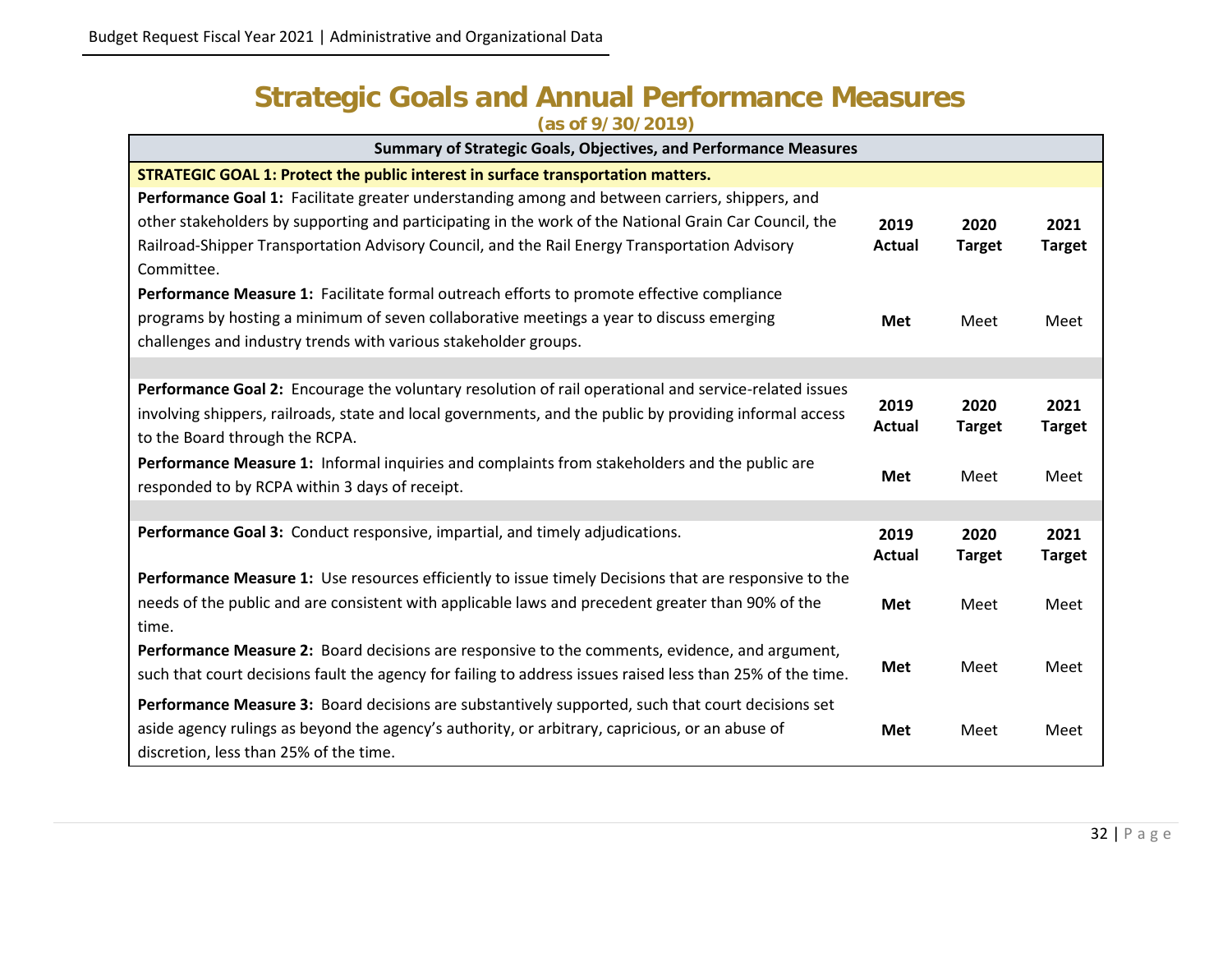| Summary of Strategic Goals, Objectives, and Performance Measures (continued)                                                                                                                                                                                                                                                                                                                                                                                                                           |                              |                               |                               |
|--------------------------------------------------------------------------------------------------------------------------------------------------------------------------------------------------------------------------------------------------------------------------------------------------------------------------------------------------------------------------------------------------------------------------------------------------------------------------------------------------------|------------------------------|-------------------------------|-------------------------------|
| Performance Goal 4: Ensure early and continuing opportunities for public participation and stakeholder<br>input for projects that trigger review under NEPA and other related environmental laws by conducting<br>public outreach, and informational meetings to inform and educate the public, and managing rail-<br>related information databases for public use. Provide consistent, coordinated, and predictable<br>environmental reviews and authorization processes for infrastructure projects. | 2019<br>Actual               | 2020<br><b>Target</b>         | 2021<br><b>Target</b>         |
| Performance Measure 1: Prepare environmental service lists and conduct public outreach through<br>meetings, webinars, and websites, as appropriate, at least 80% of the time in cases requiring<br>environmental review.                                                                                                                                                                                                                                                                               | <b>Met</b>                   | Meet                          | Meet                          |
| Performance Measure 2: Process environmental reviews and authorization decisions for major<br>infrastructure projects within 2 years to the maximum extent practicable consistent with Executive<br>Order No. 13807, greater than 80% of the time.                                                                                                                                                                                                                                                     | <b>Met</b>                   | Meet                          | Meet                          |
| Performance Goal 5: Ensure that the public, through efficient FOIA processing, can obtain information<br>about the Board, the programs it administers, and the actions it takes.<br>Performance Measure 1: Promote transparency and public confidence in the Board's programs by<br>responding to FOIA requests within the statutory time frame of 20 business days, excluding statutory-                                                                                                              | 2019<br>Actual<br><b>Met</b> | 2020<br><b>Target</b><br>Meet | 2021<br><b>Target</b><br>Meet |
| authorized extensions.<br>STRATEGIC GOAL 2: Foster economic efficiencies through reliance, where possible, on marketplace factors to encourage the<br>development and continuation of economically sound, efficient, and reliable surface transportation systems that have adequate<br>capacity to meet the needs of our economy.                                                                                                                                                                      |                              |                               |                               |
| Performance Goal 1: Collect and publish statistical data permitting the public to better understand<br>trends in traffic volumes, rates, and the financial health of the rail industry.                                                                                                                                                                                                                                                                                                                | 2019<br>Actual               | 2020<br><b>Target</b>         | 2021<br><b>Target</b>         |
| Performance Measure 1: Publish Monthly, Quarterly, and Annual Statistical Reports within 30 days of<br>receiving all needed inputs.                                                                                                                                                                                                                                                                                                                                                                    | Met                          | Meet                          | Meet                          |
| Performance Measure 2: Collect and publish rail service metrics within 24 hours of receipt.                                                                                                                                                                                                                                                                                                                                                                                                            | Met                          | Meet                          | Meet                          |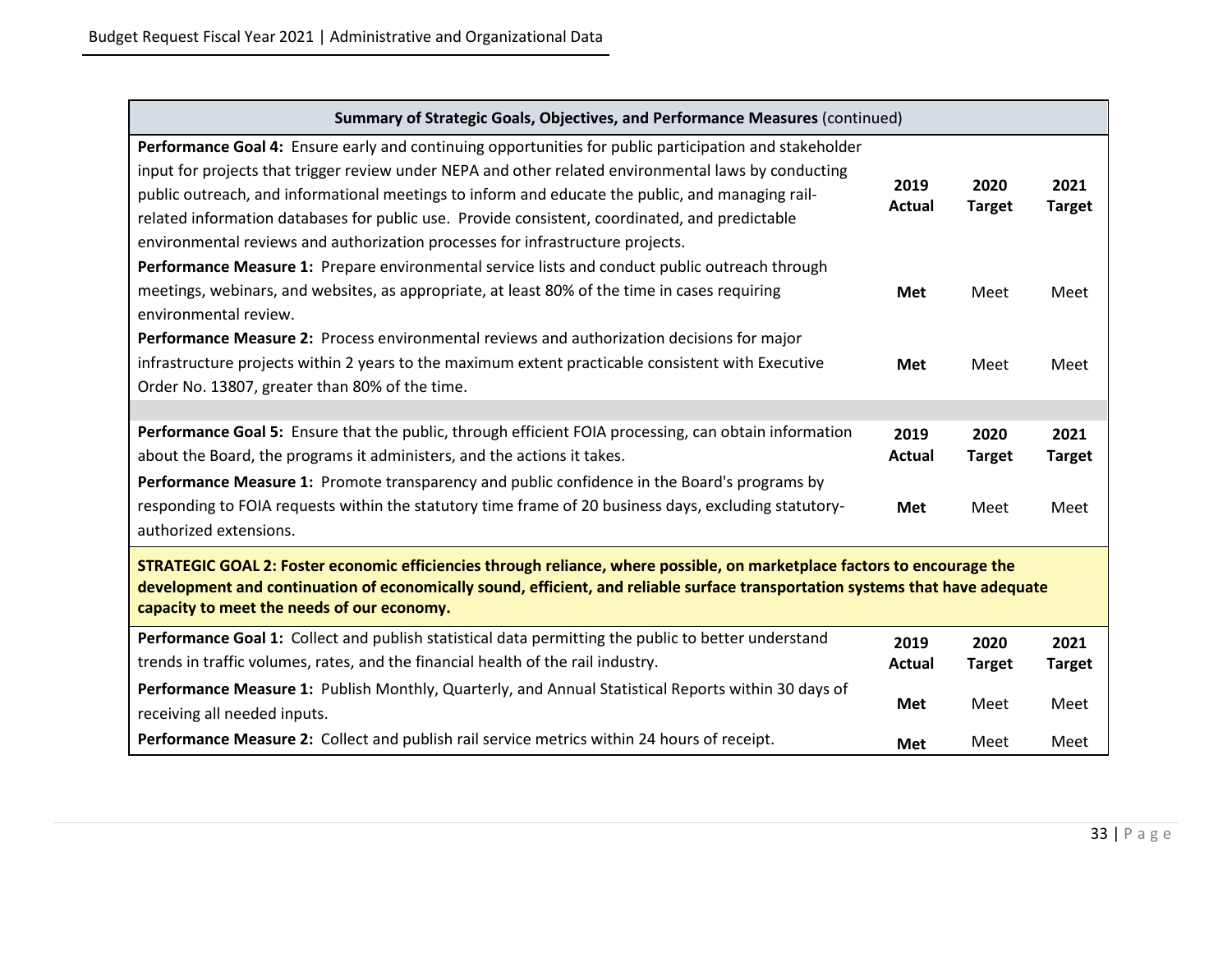| Summary of Strategic Goals, Objectives, and Performance Measures (continued)                              |                       |                       |                       |
|-----------------------------------------------------------------------------------------------------------|-----------------------|-----------------------|-----------------------|
| Performance Goal 2: Support the maintenance and development of adequate surface transportation            | 2019                  | 2020                  | 2021                  |
| systems to sustain the Nation's economic growth.                                                          | <b>Actual</b>         | <b>Target</b>         | <b>Target</b>         |
| Performance Measure 1: Recordations are entered into the Board's public database within one business      |                       |                       |                       |
| day, at least 90% of the time.                                                                            | Met                   | Meet                  | Meet                  |
| Performance Measure 2: The Board issues licensing authority within the required statutory and/or          |                       |                       |                       |
| regulatory timeframe, at least 95% of the time.                                                           | <b>Met</b>            | Meet                  | Meet                  |
| <b>STRATEGIC GOAL 3: Provide a Timely, Efficient, and Decisive Process</b>                                |                       |                       |                       |
| Performance Goal 1: Make key, disclosable information from the Board's internal case monitoring and       |                       |                       |                       |
| management system available to the public so that stakeholders can be informed about the expected         | 2019<br><b>Actual</b> | 2020<br><b>Target</b> | 2021<br><b>Target</b> |
| timing for specific Board decisions.                                                                      |                       |                       |                       |
| Performance Measure 1: Prepare, post, and provide delivery to Congress quarterly reports on status of     |                       |                       |                       |
| rate reasonableness cases, formal complaints, informal complaints, and pending regulatory proceedings.    | Met                   | Meet                  | Meet                  |
| Performance Measure 2: Publishes the Semi-annual Regulatory Agenda.                                       | Met                   | Meet                  | Meet                  |
|                                                                                                           |                       |                       |                       |
| <b>STRATEGIC GOAL 4: Ensure Proper Agency Structure</b>                                                   |                       |                       |                       |
| Performance Goal 1: Identify and alleviate current and future skills gaps by succession planning and by   | 2019                  | 2020                  | 2021                  |
| providing appropriate training to staff to prepare for impending retirements of senior staff.             | <b>Actual</b>         | <b>Target</b>         | <b>Target</b>         |
| Performance Measure 1: The Board will assess annually the training and development needs of staff, at     |                       |                       |                       |
| least 90% of the time.                                                                                    | Met                   | Meet                  | Meet                  |
|                                                                                                           |                       |                       |                       |
|                                                                                                           |                       |                       |                       |
| Performance Goal 2: Ensure that Board members and staff are properly trained on, and abide by,            | 2019                  | 2020                  | 2021                  |
| applicable ethics rules, so that they can maintain the public's trust in impartial Board decisions issued | <b>Actual</b>         | <b>Target</b>         | <b>Target</b>         |
| without conflicts of interest.                                                                            |                       |                       |                       |
| Performance Measure 1: Conduct yearly ethics training.                                                    | Met                   | Meet                  | Meet                  |
| Performance Measure 2: Provide initial response to employee's ethic inquiries within 48 hours, at least   | Met                   | Meet                  | Meet                  |
| 80% of the time.                                                                                          |                       |                       |                       |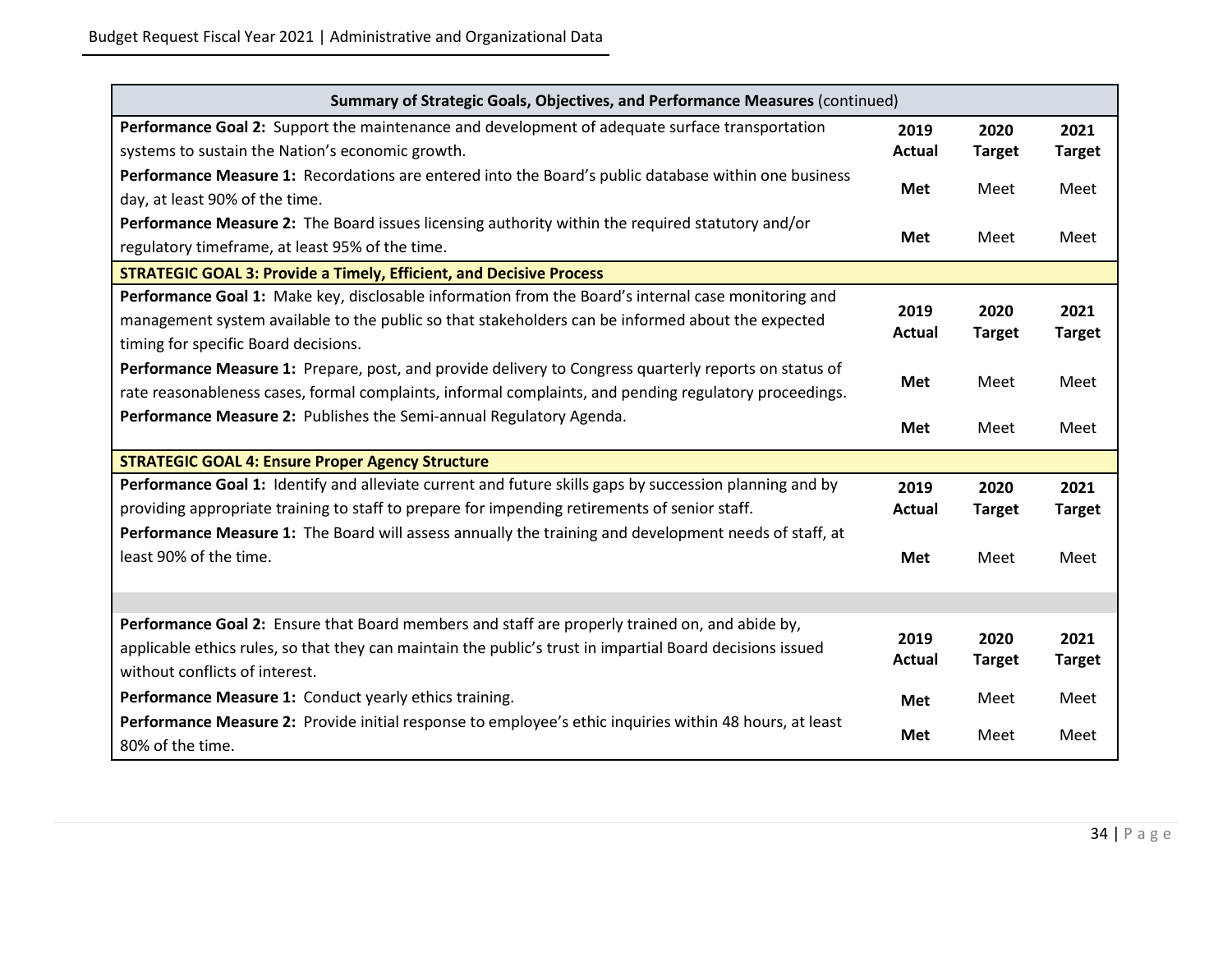# <span id="page-34-4"></span><span id="page-34-3"></span>**Administrative and Organizational Data**

### **Board Members**

The Board is authorized to have five members nominated by the President and confirmed by the Senate. <sup>[8](#page-34-3)</sup> As of September 30, 2019, there were three members serving on the Board.<sup>9</sup> Each member serves a term of five years, unless appointed to fill an unexpired term. If a member departs the STB before the end of his or her term, a successor is appointed to the vacant seat for the remainder of the departing member's term. The Board's governing statute permits a member to serve up to one year after the expiration of that member's term, unless a successor is appointed.

## **STB Office Overview**

<span id="page-34-1"></span><span id="page-34-0"></span>In addition to the Board members' offices, the staff of the STB is organized into six offices. The six offices are comprised of attorneys, economists, financial, transportation, and environmental analysts with expertise in the rail industry, as well as human resource specialists, paralegals, IT specialists, and contractors providing support to ensure the STB has the capabilities to meet its statutory responsibilities.

<span id="page-34-2"></span>*The Office of Public Assistance, Governmental Affairs, and Compliance (OPAGAC)* serves as the STB's principal point of contact for the U.S. Congress, federal agencies, foreign, state and local governments, interested stakeholders, the public, and the news media. OPAGAC's mission is to aid the public in participating in matters before the STB, to disseminate accurate information concerning the agency and its work, and to help the public understand the law and the agency's decisions. This office is responsible for external operations including governmental affairs, communications, and compliance, as well as internal operations such as rail operations analysis, monitoring and analysis of certain passenger rail matters, tariffs, the Board's library, records management, and mediation coordination. OPAGAC is also responsible for the management of the RCPA program, which assists the public by answering questions pertaining to Board regulations and procedures and facilitating informal private-sector dispute resolution of rail operational and service-related issues and other matters wherever possible.

*The Office of Economics (OE)* provides economic, cost, financial, and engineering analyses for the Board. OE also makes available

<sup>&</sup>lt;sup>8</sup> The STB Reauthorization Act expanded the Board's membership from three to five Board members.

<sup>9</sup> Patrick Fuchs was sworn in as a member on January 17, 2019, and Martin Oberman was sworn in as a member on January 22, 2019.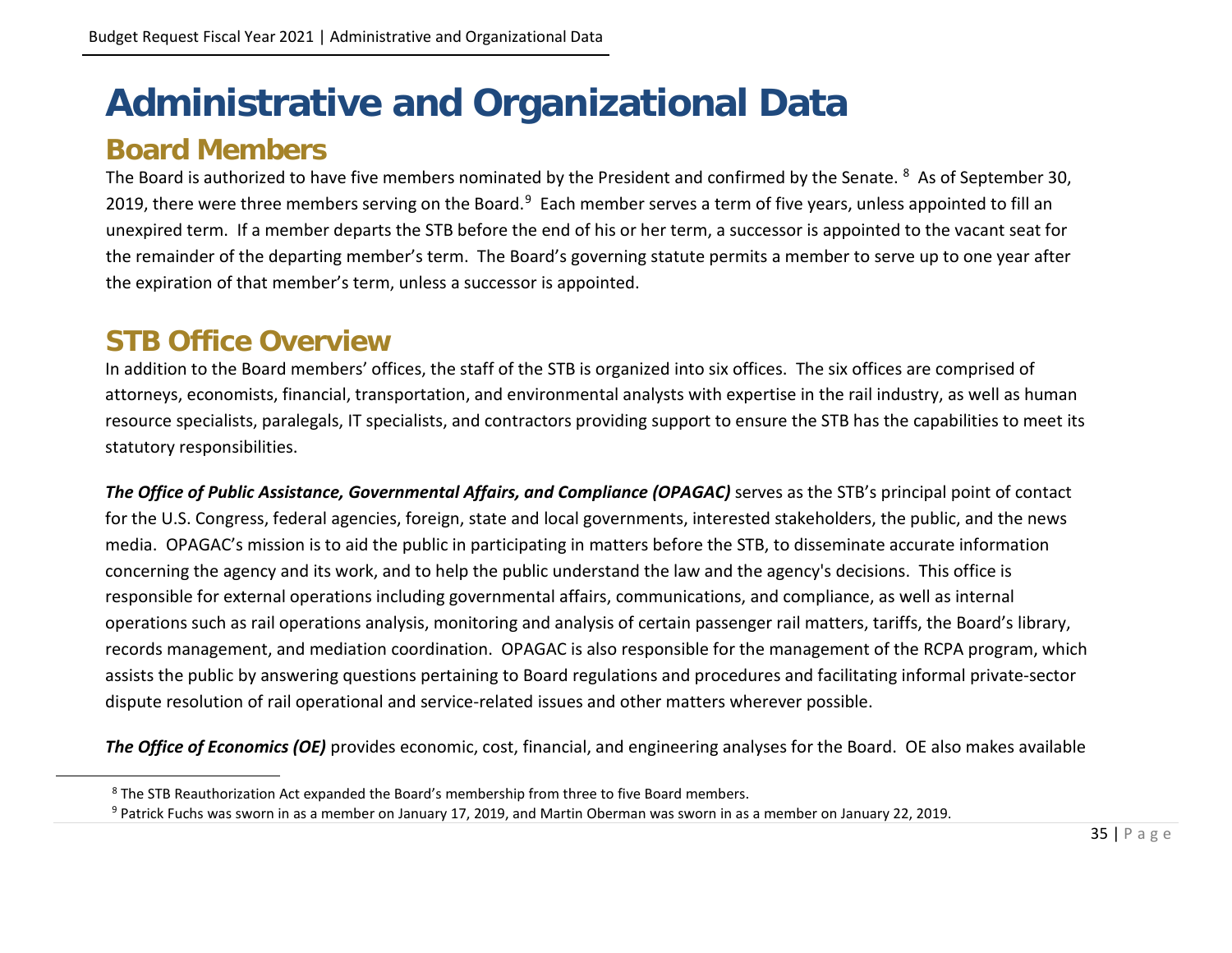to the public a variety of statistical and financial analyses of the railroad industry. OE manages the Board-prescribed Uniform System of Accounts and cost accounting systems. OE also audits Class I carriers to ensure their compliance with these systems and uses the data provided by carriers to develop and disseminate the Uniform Rail Costing System.

*The Office of the General Counsel (OGC)* is legal counsel to the Board and provides two main services: enhancing the defensibility of the agency's decisions and defending those decisions in court. The OGC also advises the Board on various mission-related matters, including government ethics requirements and matters involving the Freedom of Information, Privacy, Paperwork Reduction, Sunshine, and Equal Employment Opportunity Acts. Finally, the OGC assists both the Department of Justice in responding to ancillary litigation related to Board proceedings and the Solicitor General in transportation-related Supreme Court litigation.

**The Office of Proceedings (OP)** has primary responsibility for managing the public record in formal cases (or proceedings) filed with the Board, making recommendations regarding the resolution of issues presented in those cases, and preparing the decisions issued by the Board. Specifically, OP oversees the Board's caseload, providing legal and policy recommendations (in conjunction with other Board offices, as needed) to the Board members for resolving the issues presented, and preparing drafts of decisions to be issued by the Board. OP also performs administrative services for the Board, including receiving and processing formal filings from the public; administering the Board's voting process; serving as a clearinghouse for final decisions; coordinating with the Federal Register for publication of decisions; and tracking the Board's casework to provide status updates to senior leaders about the agency's interim progress and create reports measuring the agency's performance. In addition, OP maintains a database for recording and perfecting secured transactions involving vessels and railroad rolling stock.

*The Office of Environmental Analysis (OEA)* assists the Board in meeting its responsibilities under NEPA, and other related federal statutes. NEPA requires the Board to consider the potential environmental impacts before making its final decision in certain cases. OEA conducts an independent environmental review of cases filed with the Board; prepares any necessary environmental documentation; conducts public outreach to inform the public about proposals before the Board and invites stakeholders' comments; and provides technical advice and recommendations to the Board on environmental matters.

*The Office of the Managing Director (OMD)* provides a wide range of administrative services in support of the Board's mission, including human resource management, financial services, IT support, cybersecurity, and facilities management.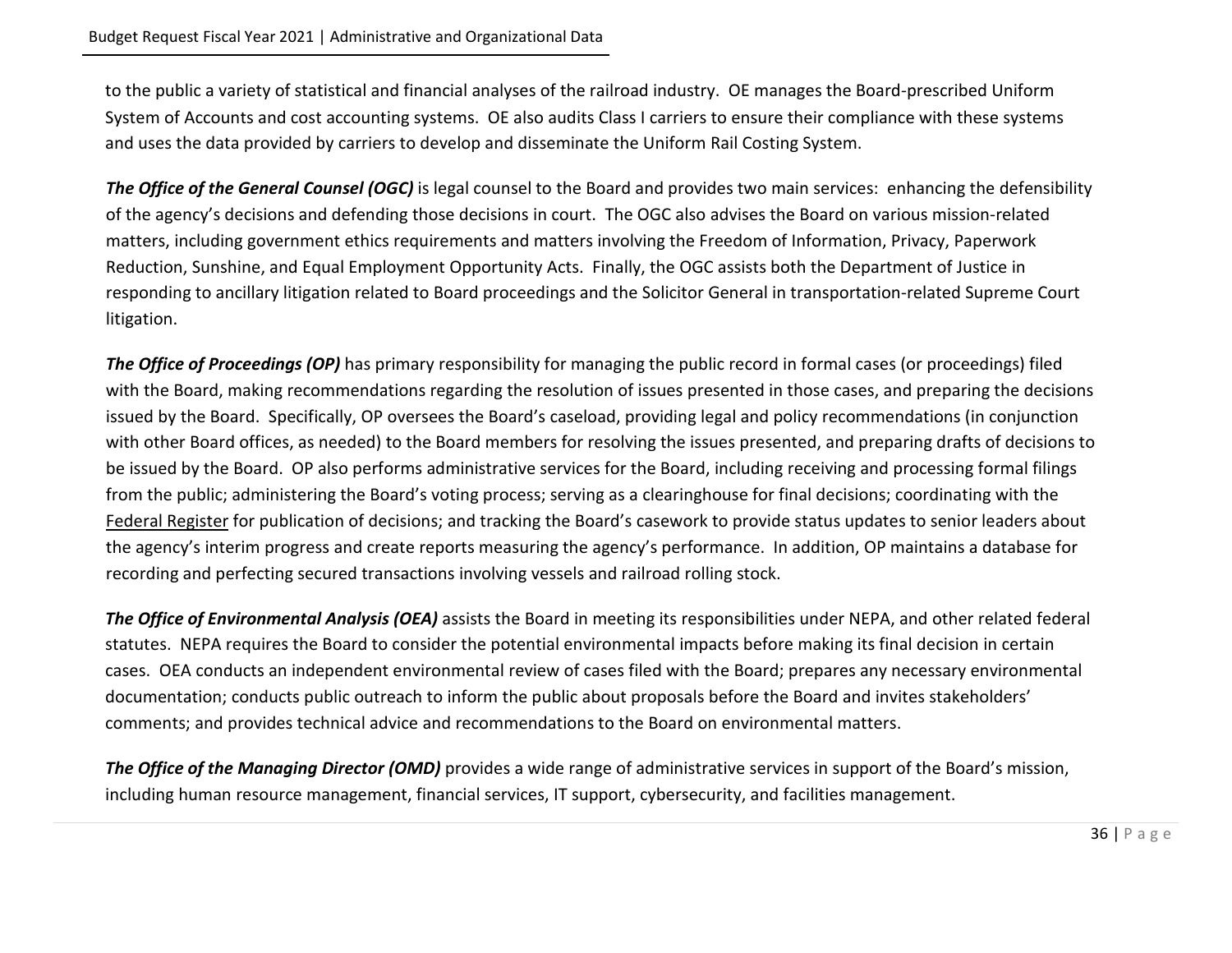#### **Surface Transportation Board Office–Organization Chart (as of September 2019)**

<span id="page-36-0"></span>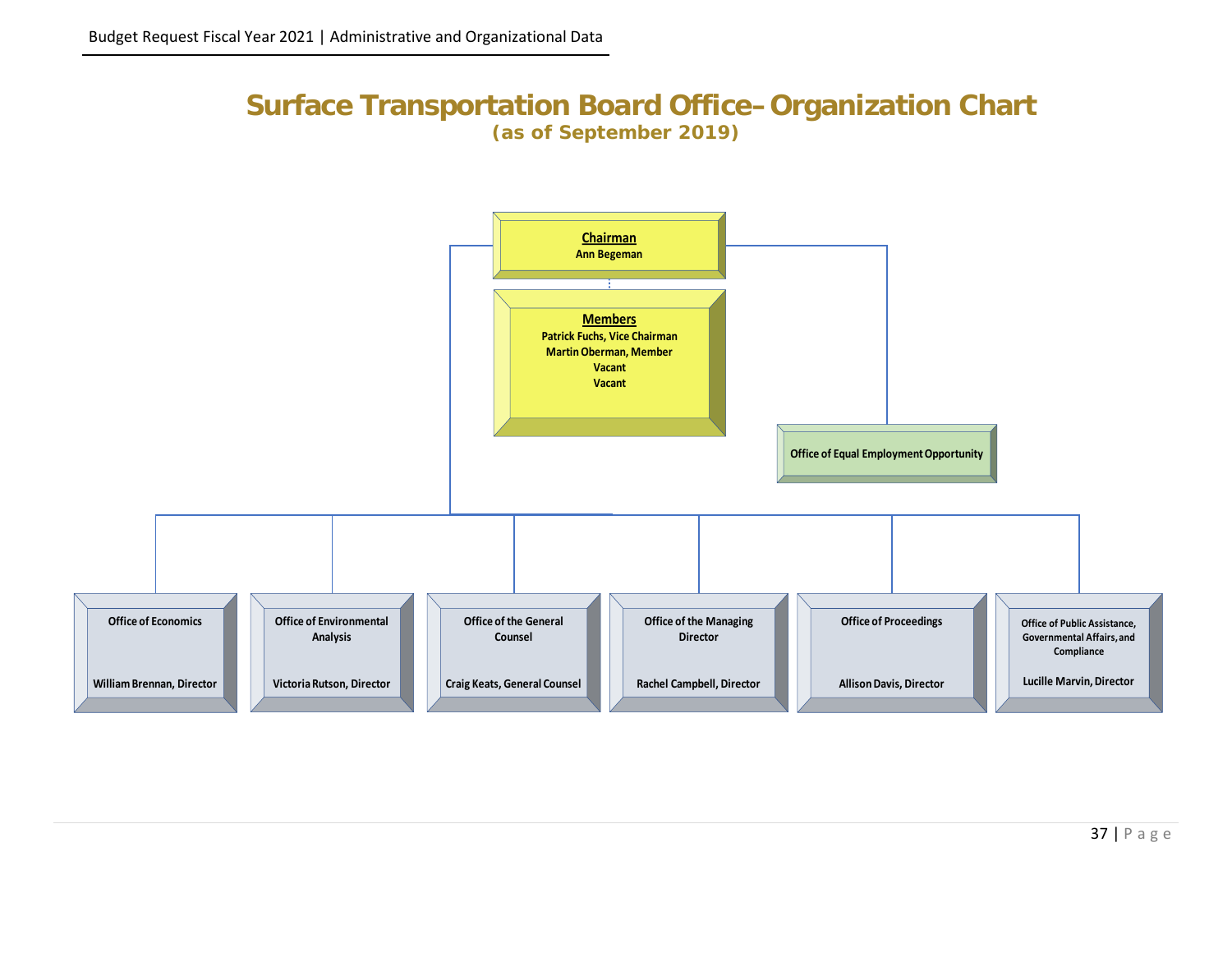# **Current Staffing Plan and Vacancies**

<span id="page-37-0"></span>

|                                                                         | FY 2019                                                 |                                                         |                  |  |
|-------------------------------------------------------------------------|---------------------------------------------------------|---------------------------------------------------------|------------------|--|
| <b>Office</b>                                                           | <b>Permanent and Term</b><br>Positions in Staffing Plan | <b>Permanent and Term</b><br>on Board (as of<br>9/30/19 | <b>Vacancies</b> |  |
| <b>Members' Offices</b>                                                 | 13                                                      | 8                                                       | 5                |  |
| <b>Equal Employment</b><br>Opportunity*                                 | $\Omega$                                                | 0                                                       | 0                |  |
| <b>Subtotal Independent</b><br><b>Offices</b>                           | 13                                                      | 8                                                       | 5                |  |
| Office of Economics                                                     | 27                                                      | 24                                                      | 3                |  |
| Office of Environmental<br>Analysis                                     | 10                                                      | 9                                                       | 1                |  |
| Office of the General Counsel                                           | 18                                                      | 17                                                      | 1                |  |
| Office of the Managing<br>Director**                                    | 19                                                      | 17                                                      | $\mathcal{P}$    |  |
| Office of Proceedings                                                   | 41                                                      | 35                                                      | 6                |  |
| Office of Public Assistance,<br>Governmental Affairs, and<br>Compliance | 14                                                      | 12                                                      | $\mathfrak{p}$   |  |
| <b>Subtotal Operational Offices</b>                                     | 129                                                     | 114                                                     | 15               |  |
| <b>Board Total</b>                                                      | 142                                                     | 122                                                     | 20               |  |

\* The STB through an Interagency agreement with FMC shares the costs of a Director for the Office of Equal Employment Opportunity, which allows both agencies to use funds responsibly while meeting required Federal regulations.

\*\* The STB is continuously evaluating its workload and aligning resources to meet organizational needs.